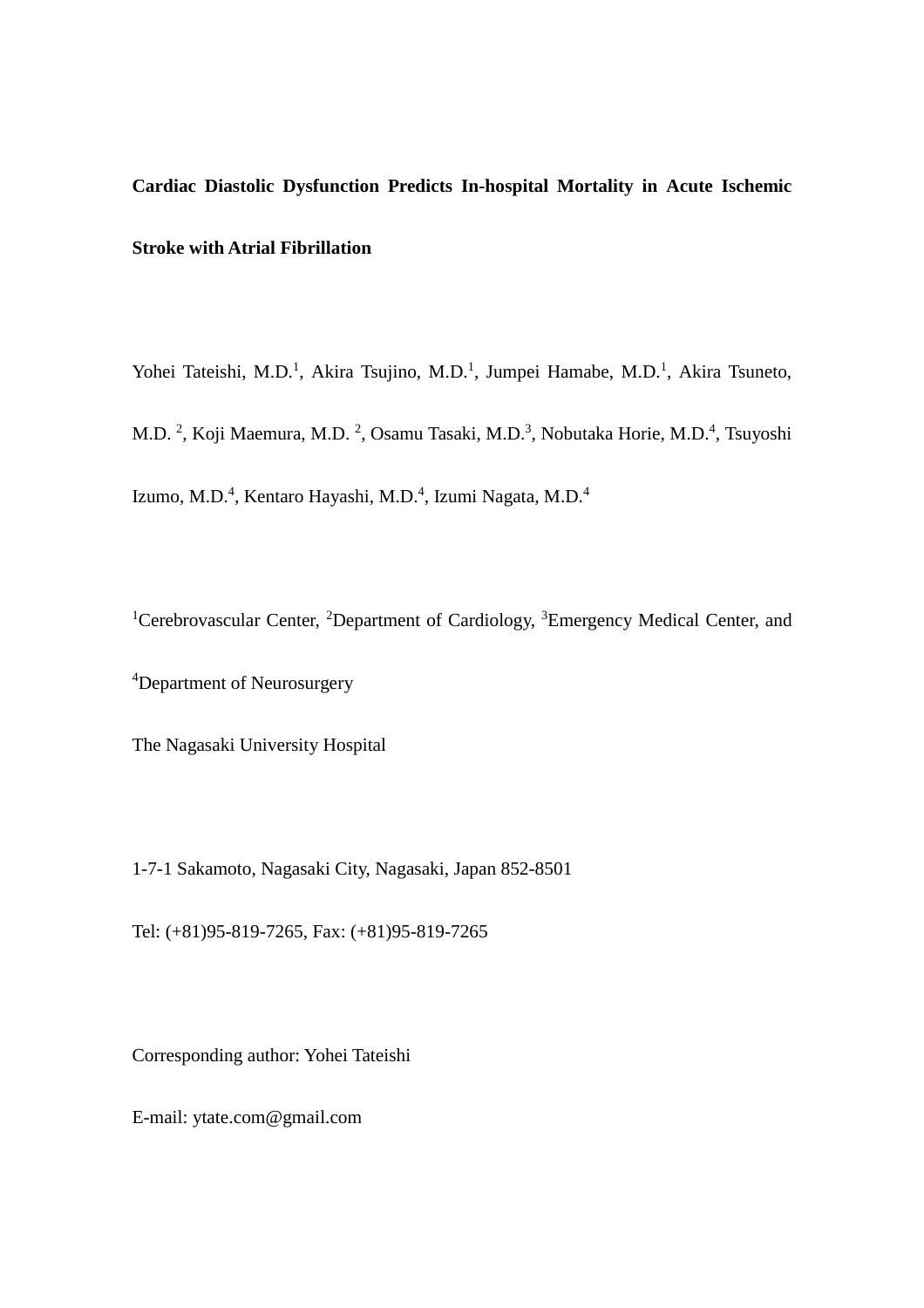There is no grant support.

Number of tables: 2

Number of figure: 1

**Short title:** Diastolic dysfunction and mortality of ischemic stroke

**Word count**: 2030 words (abstract is not included)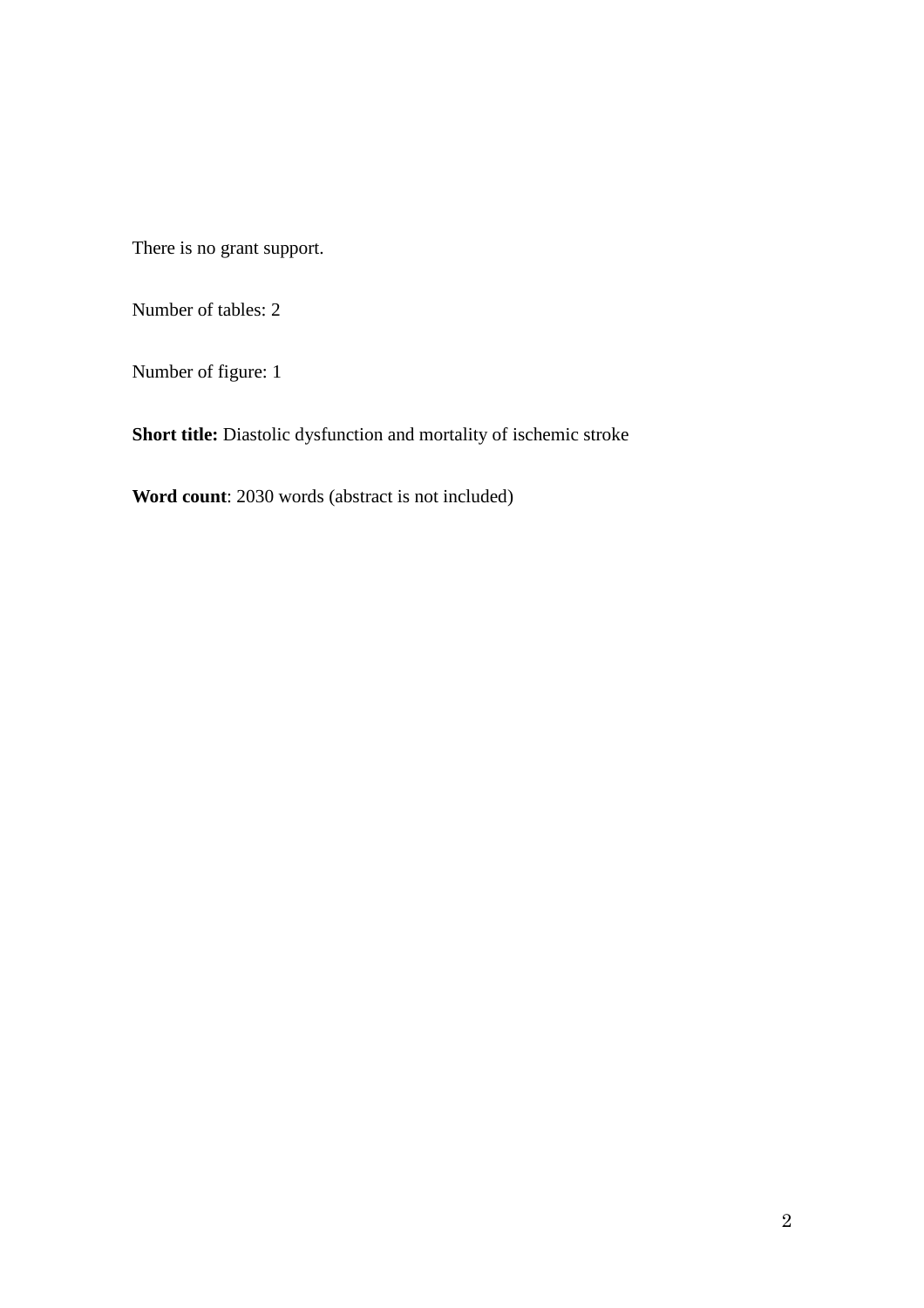#### **Abstract**

**Background**: The aim of this study was to identify whether diastolic dysfunction predicts in-hospital death in ischemic stroke patients with atrial fibrillation.

**Method**: We retrospectively analyzed data from enrolled patients with ischemic stroke patients with atrial fibrillation who presented within 24 h of onset. All patients underwent transthoracic echocardiography to evaluate diastolic filling pressure estimated as the ratio of early transmitral flow velocity (E) to mitral annular velocity (e') within 24 h of admission. We evaluated initial ischemic lesion volume and National Institute of Health Stroke Scale (NIHSS) score.

**Results**: Two hundred and sixty-six patients were enrolled. During hospitalization, 30 patients (11%) died. The deceased group had a higher NIHSS score, a higher D-dimer level, a higher creatinine level, a larger initial ischemic lesion volume and a higher E/e' ratio than those in the survival group. In a multivariate analysis, a higher E/e' ratio was an independent predictor of in-hospital death. The cutoff value for the E/e' ratio for prediction in-hospital death was 20 with the sensitivity of 75% and specificity of 86%. **Conclusion**: Diastolic dysfunction may be associated with in-hospital death in ischemic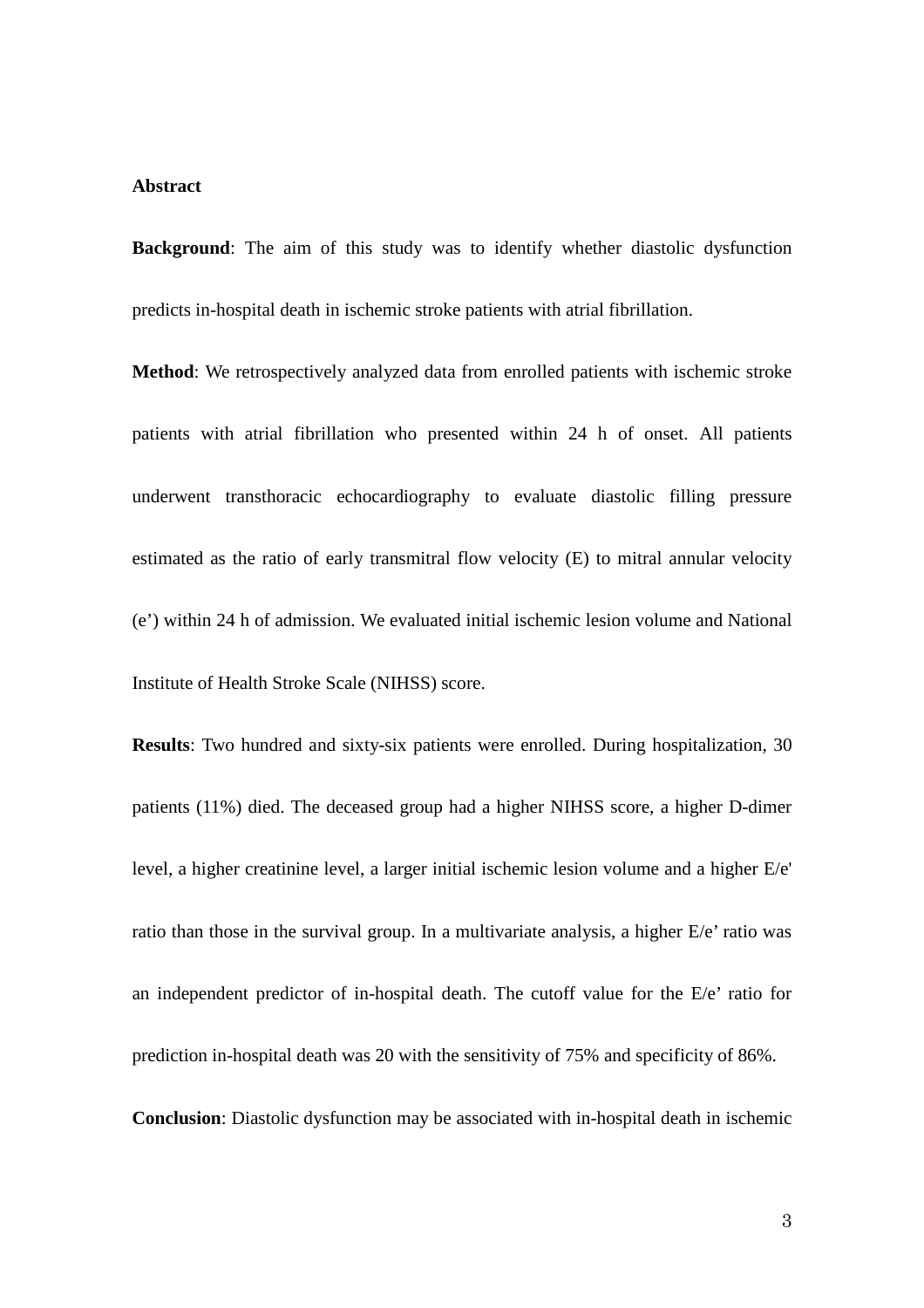stroke patients with atrial fibrillation.

**Key words:** Diastolic dysfunction, stroke, atrial fibrillation, mortality, transthoracic

echocardiography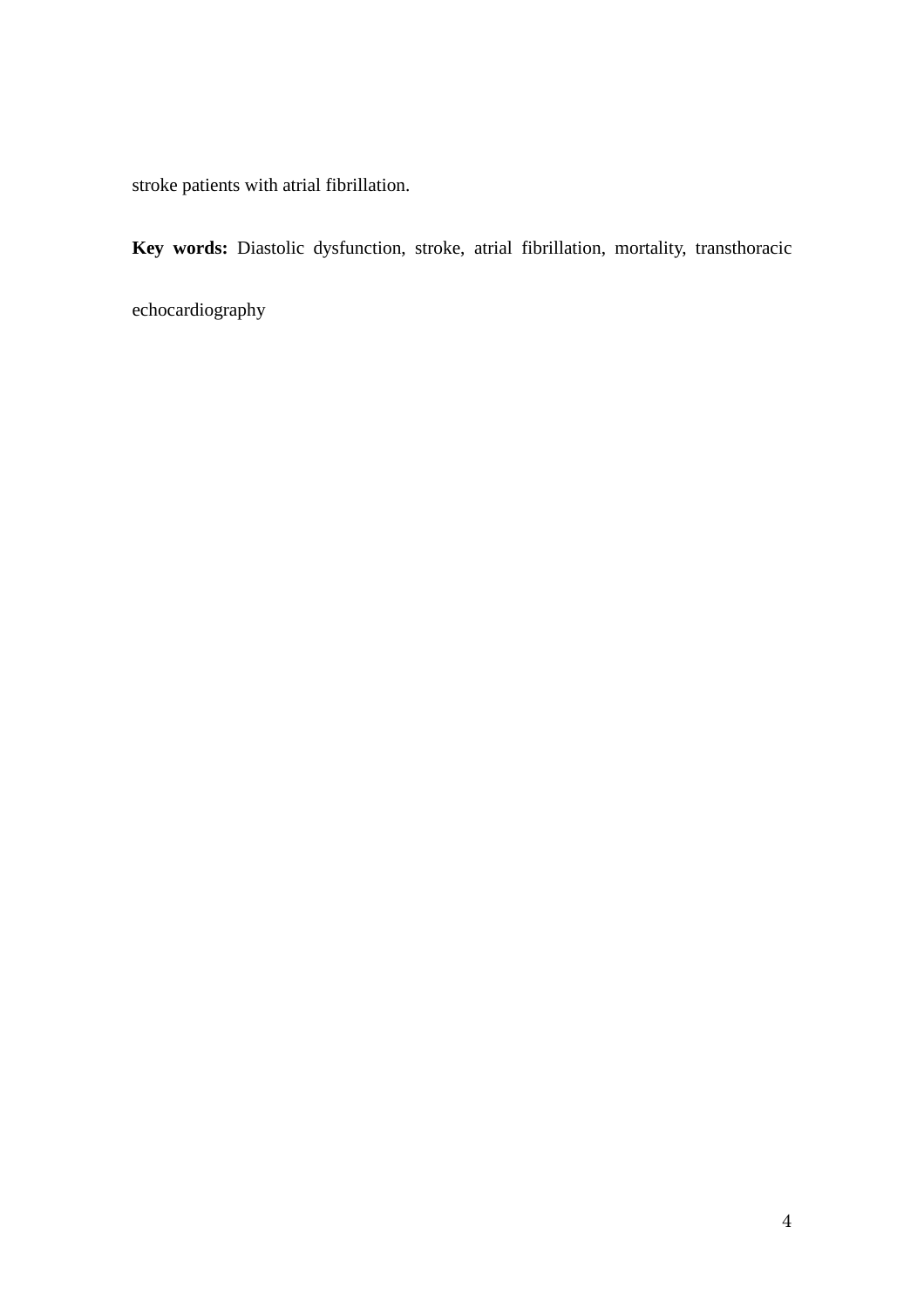#### **Introduction**

Cardioembolic stroke due to atrial fibrillation (AF) is a common cause of ischemic stroke and is associated with high mortality or morbidity with subsequent disability [1– 3]. Furthermore, AF is one of the strongest predictors of in-hospital mortality among patients with acute ischemic stroke [4]. Several factors may contribute to in-hospital mortality after cardioembolic stroke due to AF, such as larger infarcts, older age, and elevated plasma brain natriuretic peptide (BNP) level [5,6]. Diastolic dysfunction is caused by an abnormality of diastolic distensibility, filling, or relaxation of the left ventricle during diastole [7,8]. Heart failure related to diastolic dysfunction has a considerably high mortality even in patients with preserved left ventricular ejection fraction [9,10]. Recently, Jang et al reported that heart failure with normal ejection fraction was associated with increased risk of ischemic stroke and death in patients with AF [11]. This study investigated whether diastolic dysfunction was independently associated with in-hospital death after acute ischemic stroke with AF.

#### **Methods**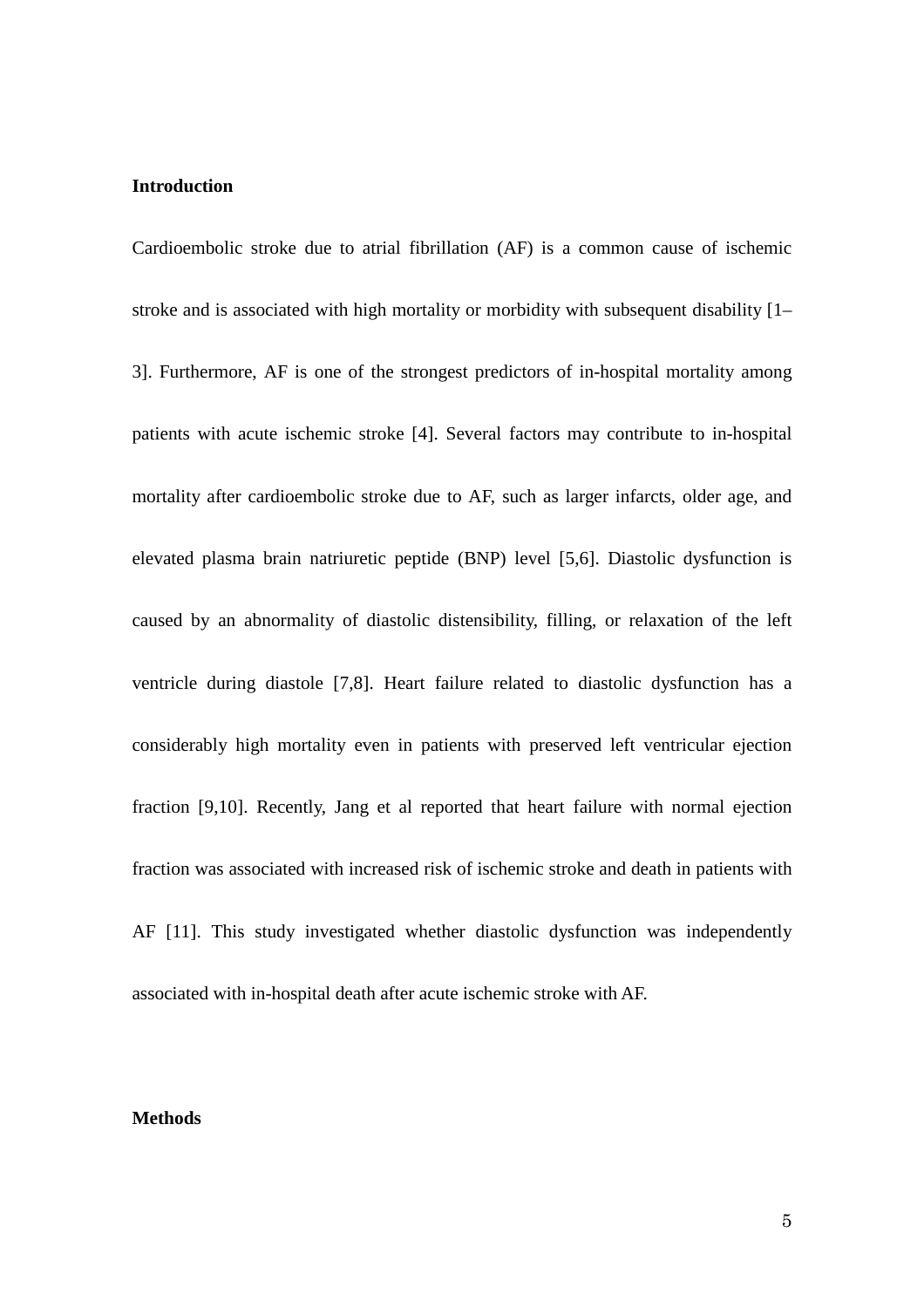### **Patients**

Between September 2008 and August 2013, we studied patients admitted consecutively with acute ischemic stroke patients with atrial fibrillation within 24 h of onset. We excluded patients with transient ischemic attack and those with prior mitral valve surgery. In-hospital death was defined as any cause of mortality during hospitalization. Patients with modified Rankin scale  $> 2$  were defined as having dependence. We divided patients into two groups: the deceased group and the survival group. The study was approved by the institutional review board at the Nagasaki University Hospital (Nagasaki, Japan).

Stroke neurologists made the diagnosis of acute ischemic stroke. Computed tomography (CT) was performed in patients with a contraindication for magnetic resonance imaging (MRI). The other patients underwent MRI. Ischemic lesion volumes on diffusion-weighted magnetic resonance imaging (DWI) were calculated by multiplying the area of abnormal intensity outlined manually by slice thickness. The abnormal lesions on DWI were visually defined by comparison with the contralateral non-affected hemisphere. The window level and window width were chosen to obtain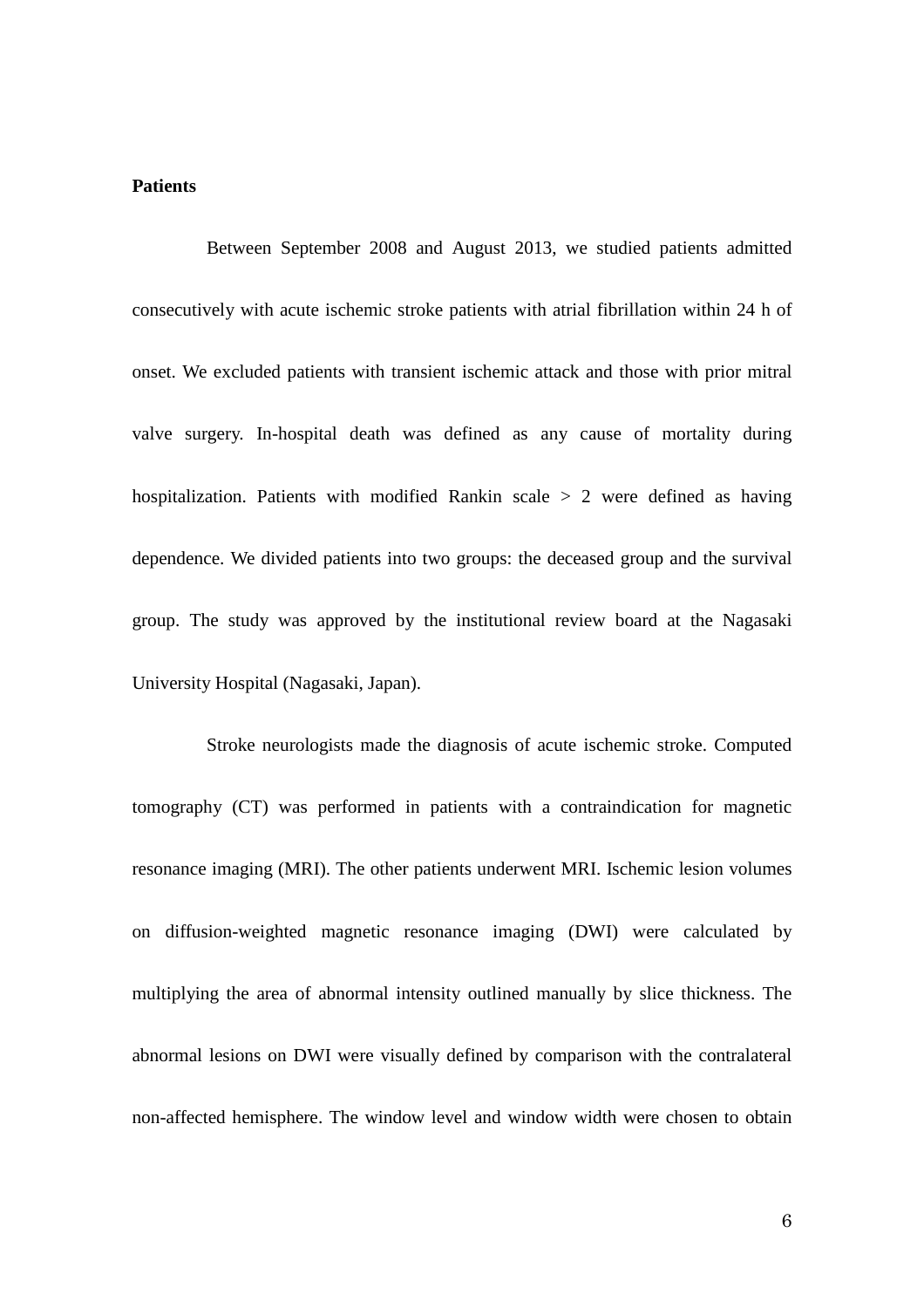the best contrast between the lesion and the surrounding normal tissues. The occlusion sites were diagnosed based on CT angiography or MR angiography. Considerable hemorrhagic transformation was defined as a parenchymal hematoma type 2 (PH2; a dense hematoma in >30% of the infarcted area with a substantial space-occupying effect, or any hemorrhagic lesion outside the infarcted area) [12]. Electrocardiography (ECG), continuous ECG monitoring, and 24-h Holter ECG were used to attempt to document AF. We examined carotid duplex ultrasonography, ECG, transcranial Doppler, transthoracic echocardiography, transesophageal echocardiography, CT and/or MRI, and MR angiography and/or CT angiography to identify the mechanism of stroke.

The following patient characteristics were recorded: age, sex, previous ischemic heart disease and ischemic stroke, and vascular risk factors (hypertension, diabetes mellitus, hyperlipidemia, and smoking). Hypertension was defined as the use of antihypertensive agents, a systolic blood pressure of >140 mm Hg, or a diastolic blood pressure of >90 mm Hg. Diabetes was defined as the use of oral hypoglycemic agents or insulin, or a glycosylated hemoglobin level of >6.5%. Dyslipidemia was defined as the use of antihyperlipidemic agents or a serum cholesterol level of >220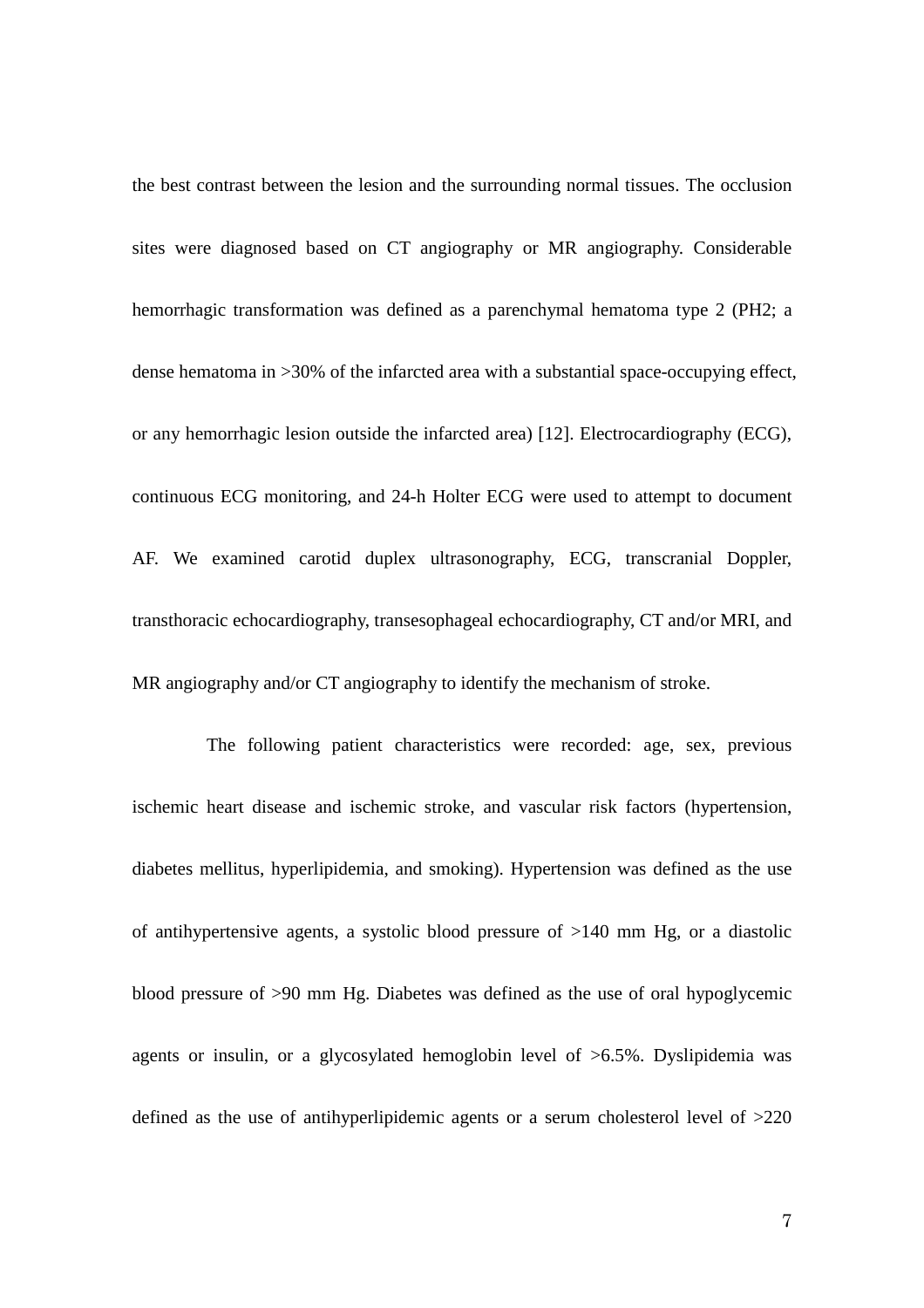mg/dL. Smoking was defined as having smoked cigarettes within the last 5 years. The National Institutes of Health Stroke Scale (NIHSS) score was used to assess stroke severity. All patients underwent blood tests on admission. The main variables were brain natriuretic peptide (BNP), prothrombin time-international normalized ratio, total cholesterol, C-reactive protein (CRP), glucose, D-dimer, and creatinine.

Patients who presented to our hospital within 4.5 h of symptom onset were treated with IV rt-PA if there were no contraindications. Furthermore, if both a clinical examination with initial NIHSS score  $\geq 8$  and clinical-DWI mismatch (clinical deficit out of proportion to DWI lesion, approximately < 70 ml volume core infarct by visual inspection) with concomitant large-vessel occlusion (intracranial internal carotid artery, middle cerebral artery M1, and Basilar artery) on MR angiography were found, endovascular recanalization therapy was performed using a MERCI device (Concentric medical Inc., Fremont, CA) or the Penumbra Aspiration System (Penumbra Inc., Alemeda, CA), and/or endovascular thrombolysis with urokinase.

#### **Echocardiographic Methods**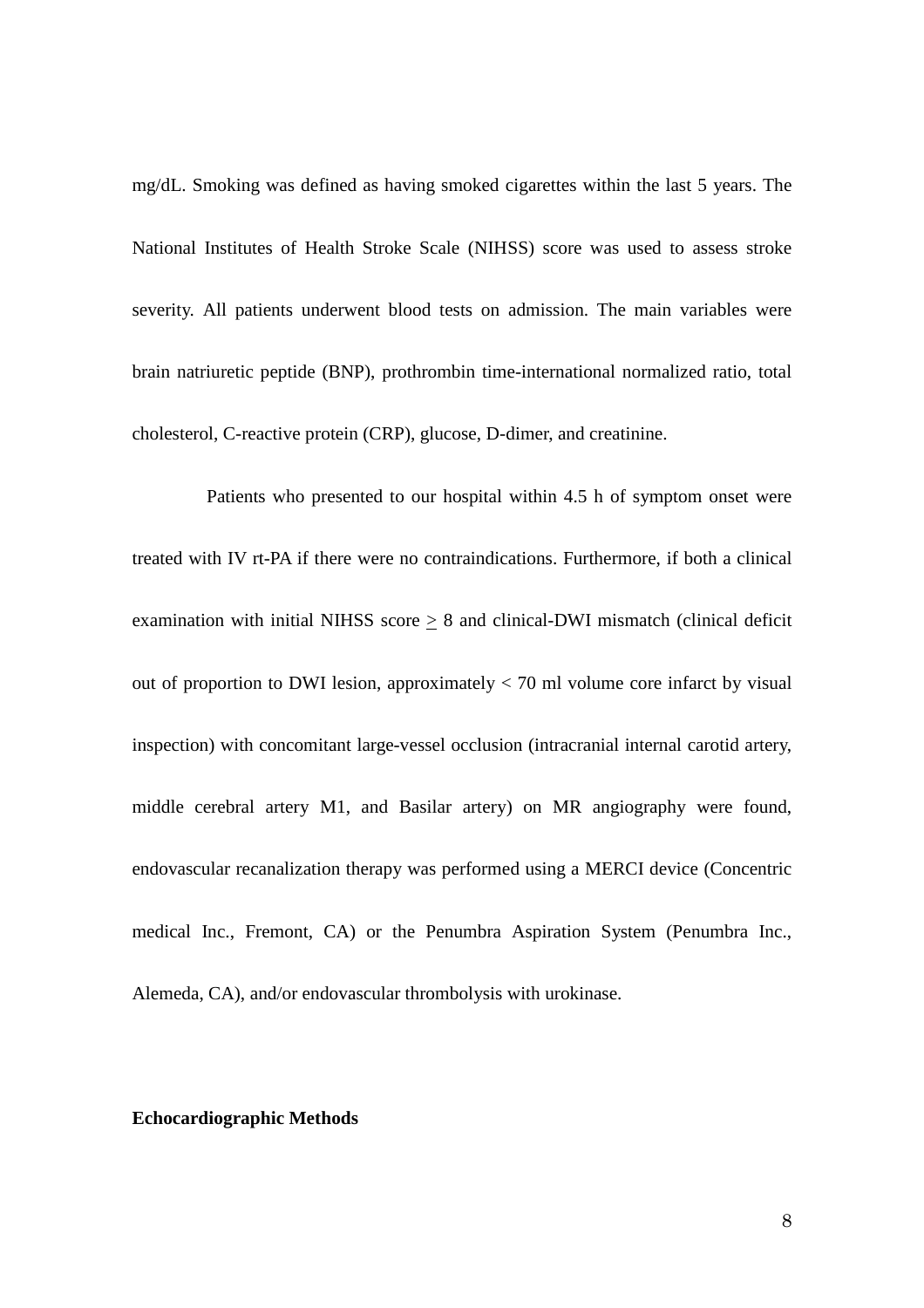All patients underwent transthoracic echocardiography, which was examined by an experienced sonographer (AT), who was blinded to a patient's clinical background, within 24 h of hospital arrival. Patients were imaged in the left decubitus position with a commercially available system (iE33, Philips Ultrasound, Bothell, WA, USA; Vivid 7; GE Healthcare, Milwaukee, WI). Diastolic function was assessed by diastolic filling pressure, which was estimated as the ratio of early transmitral flow velocity (E) to mitral annular velocity (e') at the septal mitral annulus (E/e') on transthoracic echocardiography [13]. We also measured left atrial diameter and left ventricular ejection fraction. To determine inter-rater reliability, a second transthoracic echocardiography was performed within 24 h among 90 patients (34%).

#### **Analysis**

Clinical and imaging baseline parameters were compared between the deceased and the survival group using the Mann–Whitney U test to analyze numerical variables and the Fisher exact test to analyze categorical variables. The data were presented as median (interquartile range [IQR]) or frequency (%). To identify independent predictors of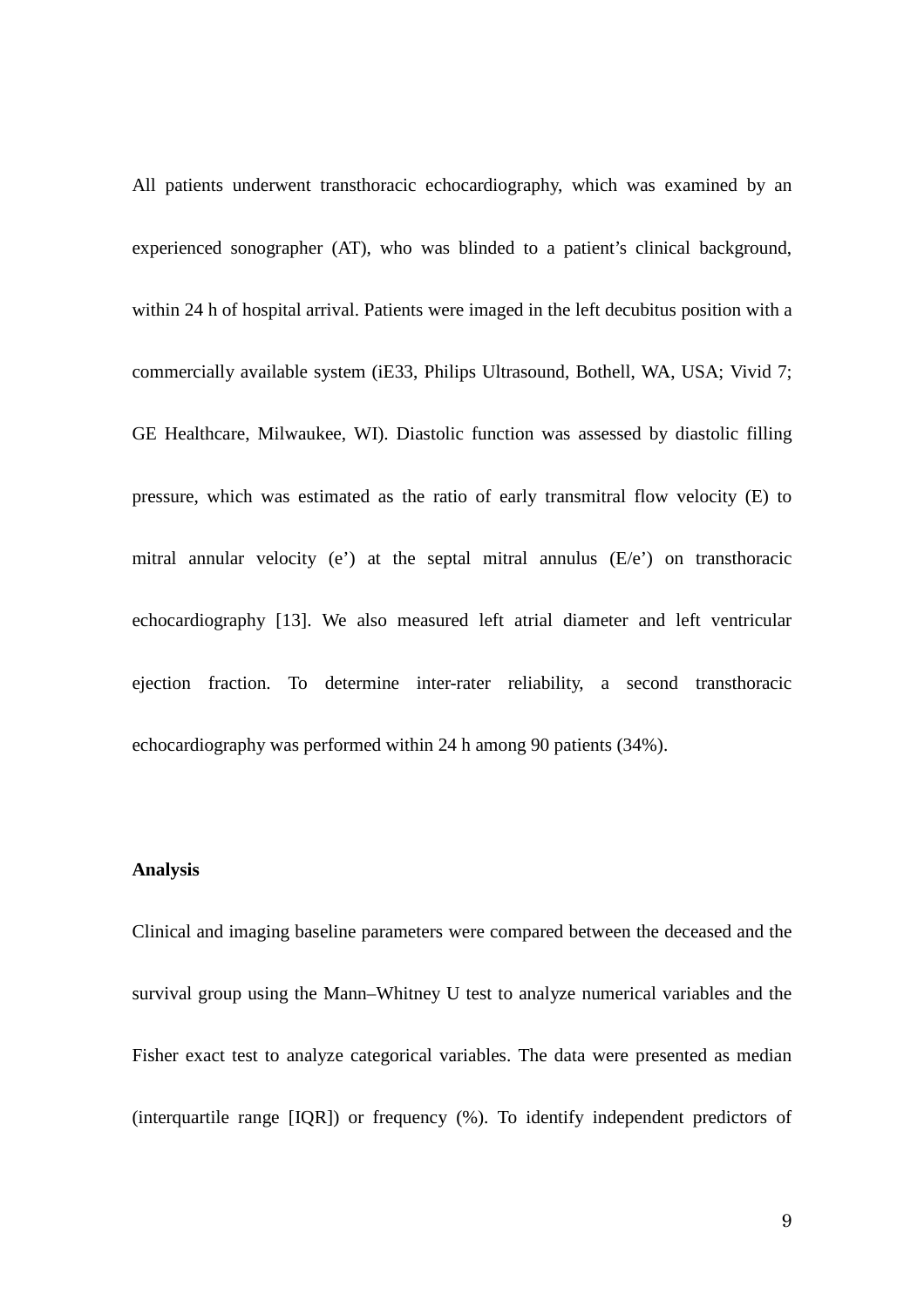in-hospital death, multivariate logistic regression analysis with backward elimination method was performed. We included variables, which were significantly associated with in-hospital death in the univariate analysis  $(P<0.1)$ , in the multivariate model. Moreover, following variables were forced into the model since they were a priori known as clinical strong predictors related to clinical outcome: age, initial NIHSS score, initial DWI ischemic lesion volume. We conducted a sensitivity-specificity curve analysis to clarify an optimal threshold value of E/e' ratio for predicting in-hospital death. We also calculated sensitivity, specificity, positive predictive value (PPV), and negative predictive value (NPV) if we used the optimal threshold value to predict in-hospital death at admission. Results were considered significant when the *P* value was less than 0.05. All analyses were performed using IBM SPSS software for Windows, version 18 (SPSS Inc., Chicago, IL, USA).

# **Results**

Of 266 enrolled patients, 145 were male (55%), with a median age of 79 years (IQR, 70–85 years), a median NIHSS score of 13 (IQR, 5–20) and a median length of hospital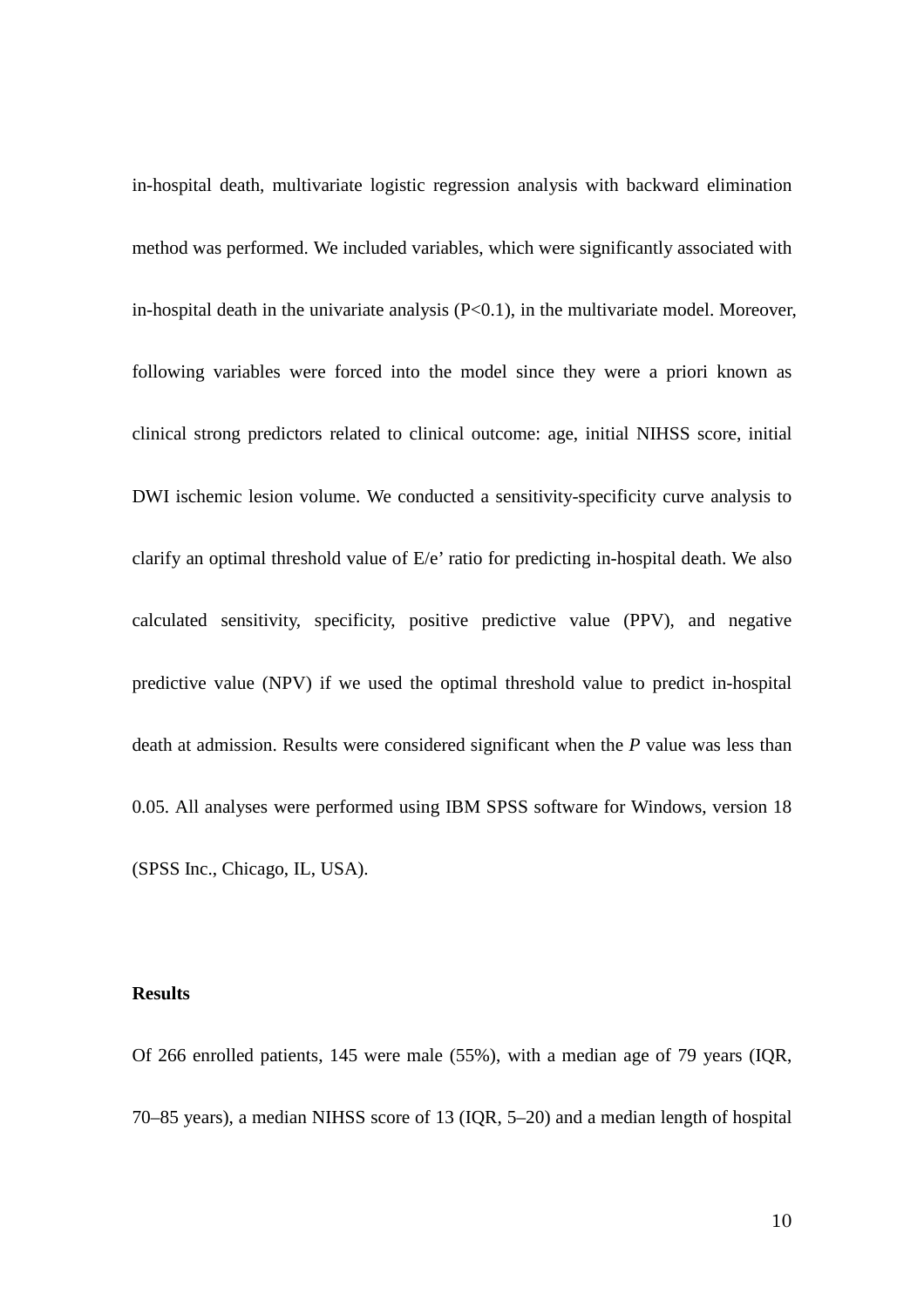stay of 19 days (IQR, 15–26). Thirty patients (11%) died during hospitalization. The causes of death were as follows: brain edema, 25; congestive heart failure, 2; respiratory failure, 2; acute myocardial infarction, 1. Their median length of hospital stay was 4 days (IQR 3-9). The intervals of time from onset to first transthoracic echocardiography were similar between the two groups (median,  $86$  versus  $89$  min; P=0.797). Twenty-three patients (9%) underwent only CT because of pacemaker implantation.

The results of the univariate analysis are shown in Table 1. The deceased group had a higher initial NIHSS score (median, 20 versus 10; P<0.001), a shorter time from onset to admission (median, 106 minutes versus 145 minutes; P=0.024), a higher D-dimer level (median, 3.3 versus 1.8 μg/mL; P=0.008), a higher creatinine level (median, 1.00 versus 0.86 mg/dL; P=0.022), higher prevalence of internal carotid artery occlusion (62 versus 13 %; P<0.001), lower prevalence of middle cerebral artery M2 occlusion (8 versus 28 %; P=0.031), a larger initial ischemic lesion volume on DWI (median, 107 versus 8 mL; P<0.001), were more likely to have a parenchymal hemorrhage type 2 (64 versus 3 %; P<0.001), and had a higher E/e' ratio (median, 23 versus 14; P=0.001) than those in the survival group. Inter-rater reliability was excellent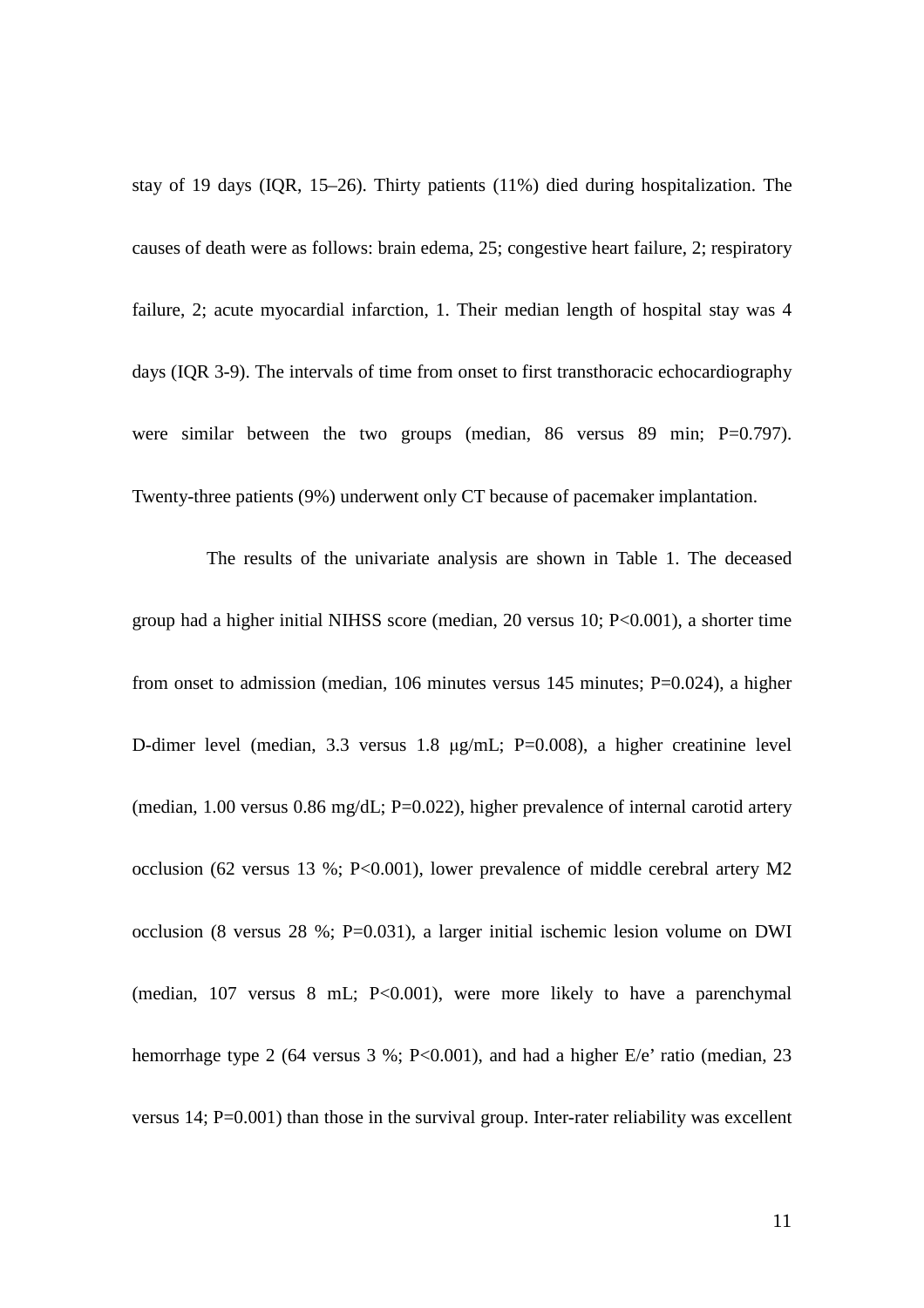for the E/e' ratio with an intraclass coefficients of 0.819. The E/e' ratio was weakly correlated with initial ischemic lesion volume  $(r=0.226, p=0.006)$ .

Age, initial NIHSS score, D-dimer, glucose, creatinine, C-reactive protein, brain natriuretic peptide, albumin, internal carotid artery occlusion, initial ischemic lesion volume on DWI, and E/e' ratio were chosen as possible predictors associated with in-hospital death. Multivariate logistic regression analysis with backward elimination method demonstrated that the E/e' ratio (odds ratio, 1.181; 95% confidence interval, 1.025–1.361; P=0.021) was an independent predictor of in-hospital death (Table 2). A sensitivity-specificity curve analysis revealed an optimal threshold value of the E/e' ratio for predicting in-hospital death. The optimal threshold value was 20 (Figure). The sensitivity, specificity, PPV, and NPV were 75%, 83%, 25%, and 98%, respectively.

## **Discussion**

Diastolic dysfunction was an independent predictor of in-hospital death after acute ischemic stroke with AF. The NPV of an E/e' ratio  $\geq 20$  was 98%. Furthermore, the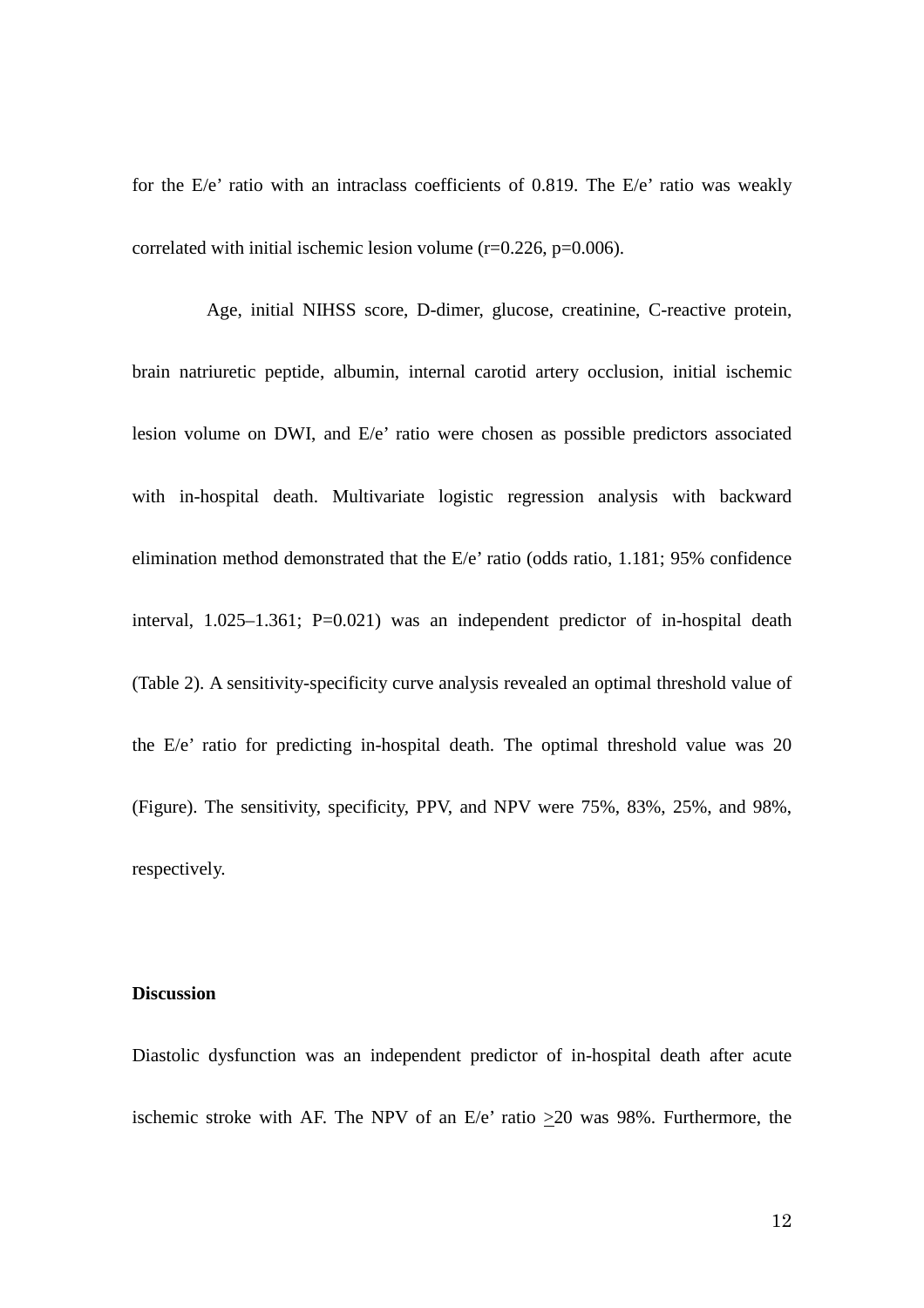mortality rate was 25% for patients with an  $E/e'$  ratio  $\geq$ 20, but only 2% for patients with an  $E/e'$  ratio  $<$  20.

Possible explanations for the association between a high E/e' ratio and in-hospital death include: First, patients with a high E/e' ratio tend to have a large ischemic lesion. Consequently, that may develop fetal brain edema. Actually, a high E/e' ratio was correlated to initial ischemic lesion volume on DWI in this study. Iwakura et al. reported that diastolic dysfunction was associated with left atrial appendage thrombus in patients with AF [14]. Transesophageal echocardiography sometimes demonstrates large thrombus in left atrium in patients with AF. Therefore, a large thrombus in the left atrium may form a large ischemic lesion because of occlusion of a main artery of the brain. Second, diastolic dysfunction was independently associated with decreased exercise left ventricular systolic performance represented by the systolic index and cardiac index [15]. Oxygen supply may be unsatisfactory at the misery perfusion area, located around the ischemic core, in patients with diastolic dysfunction. Consequently, progression of the ischemic core in patients with diastolic dysfunction could be more apparent than that in patients with normal diastolic function. Third,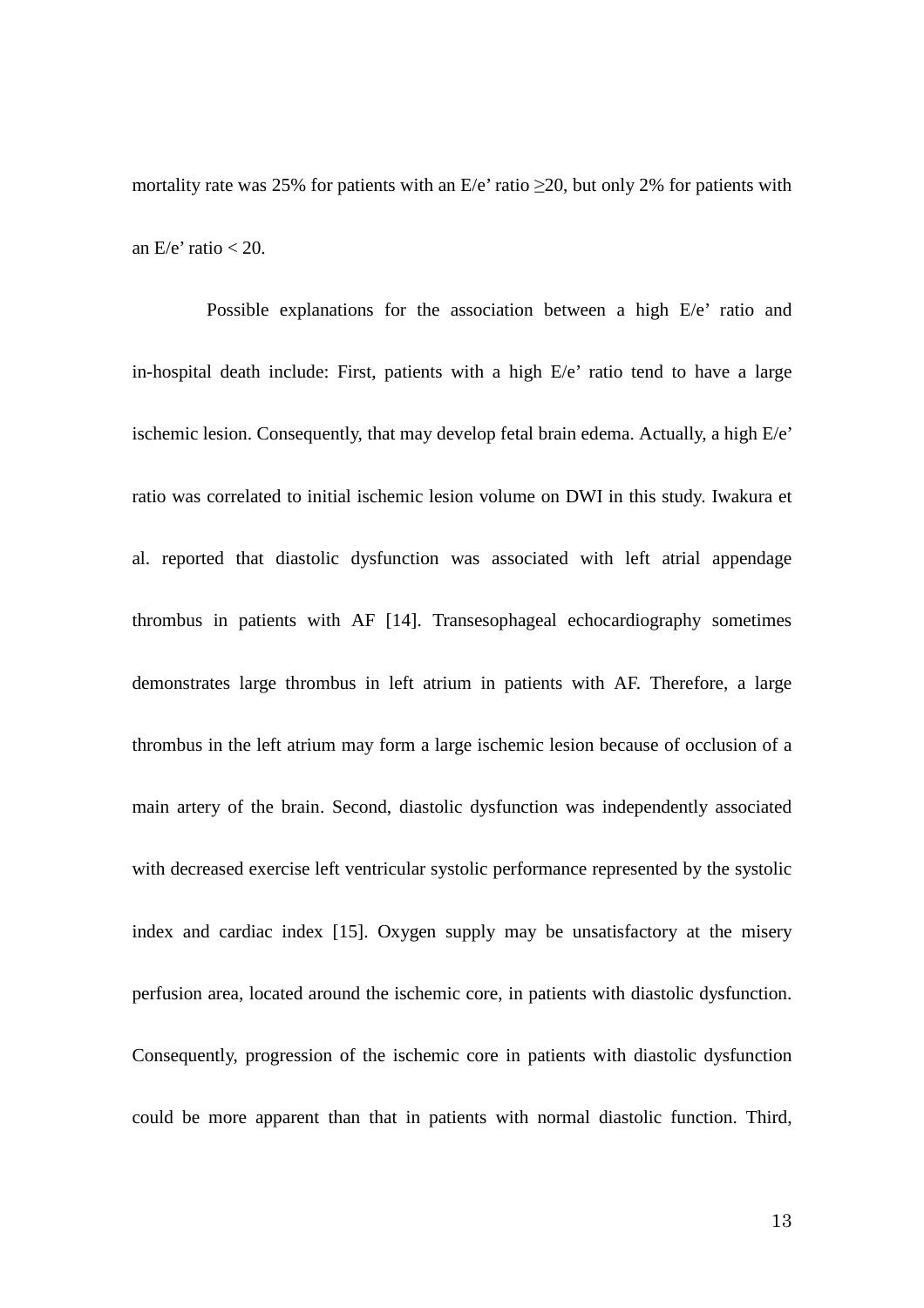deceased patients may have already developed heart failure at presentation. A retrospective cohort study demonstrated a more than doubled risk of in-hospital death after stroke for chronic heart failure patients compared with stroke patients without chronic heart failure [16].

 In this study, initial DWI ischemic lesion volume was not an independent predictor of in-hospital death among acute ischemic stroke patients with AF. Large acute DWI lesion volume predicts early neurological deterioration including death in patients with middle cerebral artery or intracranial internal carotid artery occlusion [17]. The reason for this may be that we included patients who suffered both anterior and posterior circulation ischemic stroke. The infarct volume formed in the posterior circulation area is generally smaller than that in the anterior circulation.

 Plasma BNP level did not relate to in-hospital death in this study. Shibazaki et al. reported that high plasma BNP level predicted in-hospital death in acute ischemic stroke and TIA patients with AF [6]. According to Keyzer et al, BNP values among elderly subjects were higher than those among younger subjects [18]. In our study, age of patients in both groups was higher than that in their study. Moreover, there was no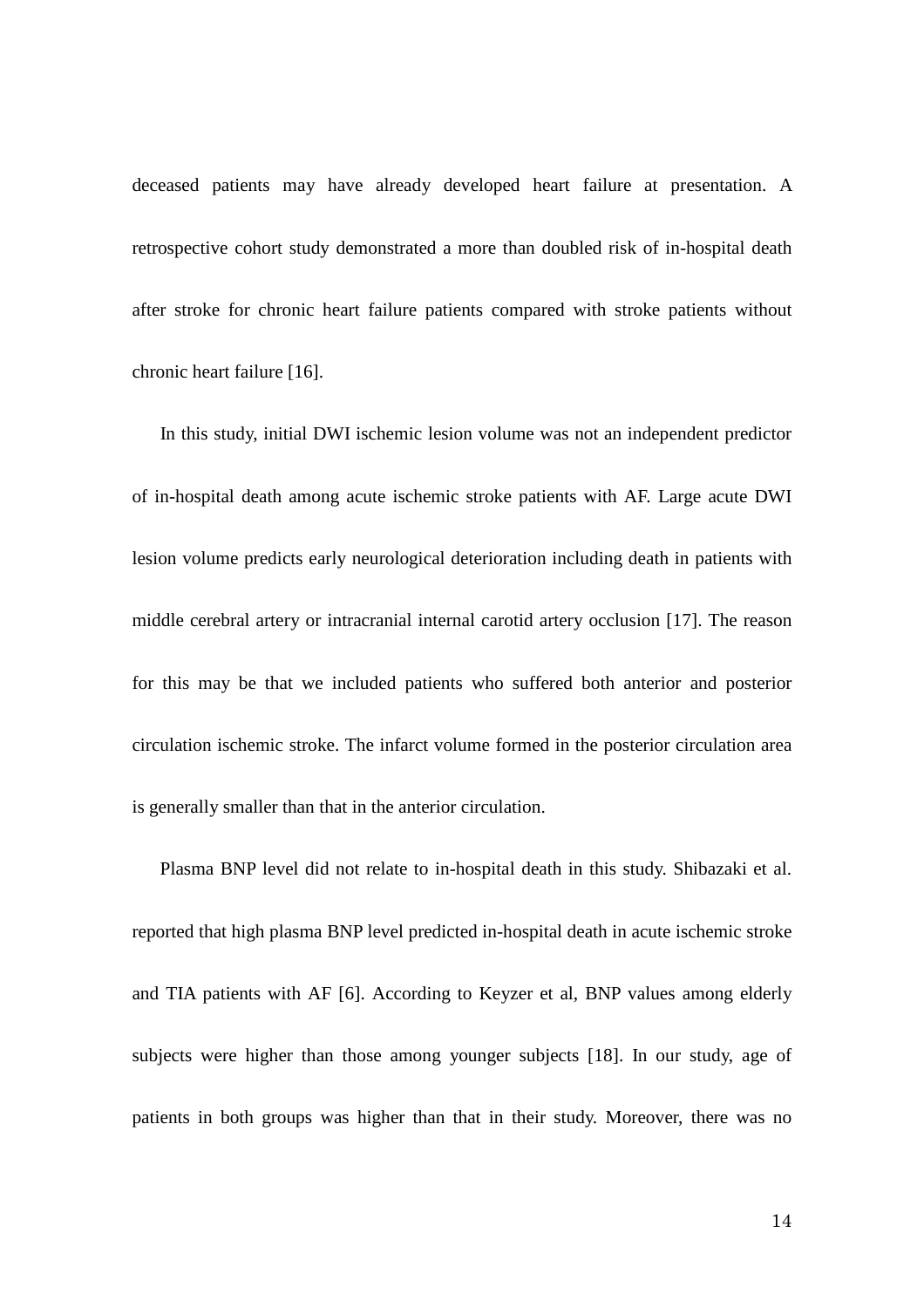significant difference between two groups in the median age.

 Although some previous studies have indicated that low serum albumin [19], high plasma CRP [20], and hyperglycemia [21] are correlated to early death after acute ischemic stroke, multivariate logistic regression analysis in our study did not verify a correlation like that in previous reports. It has been previously reported that stroke severity indexed by the NIHSS score is an important predictor of mortality in all types of acute ischemic stroke [22,23]. Our study included cardioembolic stroke patients with AF and did not support those results.

 There were some limitations in our study. We performed a retrospective analysis of prospectively collected data with a small sample size. This may result in a type 2 error. Multiple comparisons can lead to a type 1 error. Several cardiologists performed the second transthoracic echocardiography. However, inter-rater reliability was excellent.

## **Conclusions**

 Diastolic dysfunction may be associated with in-hospital death in ischemic stroke patients with atrial fibrillation. Clarification of diastolic dysfunction at presentation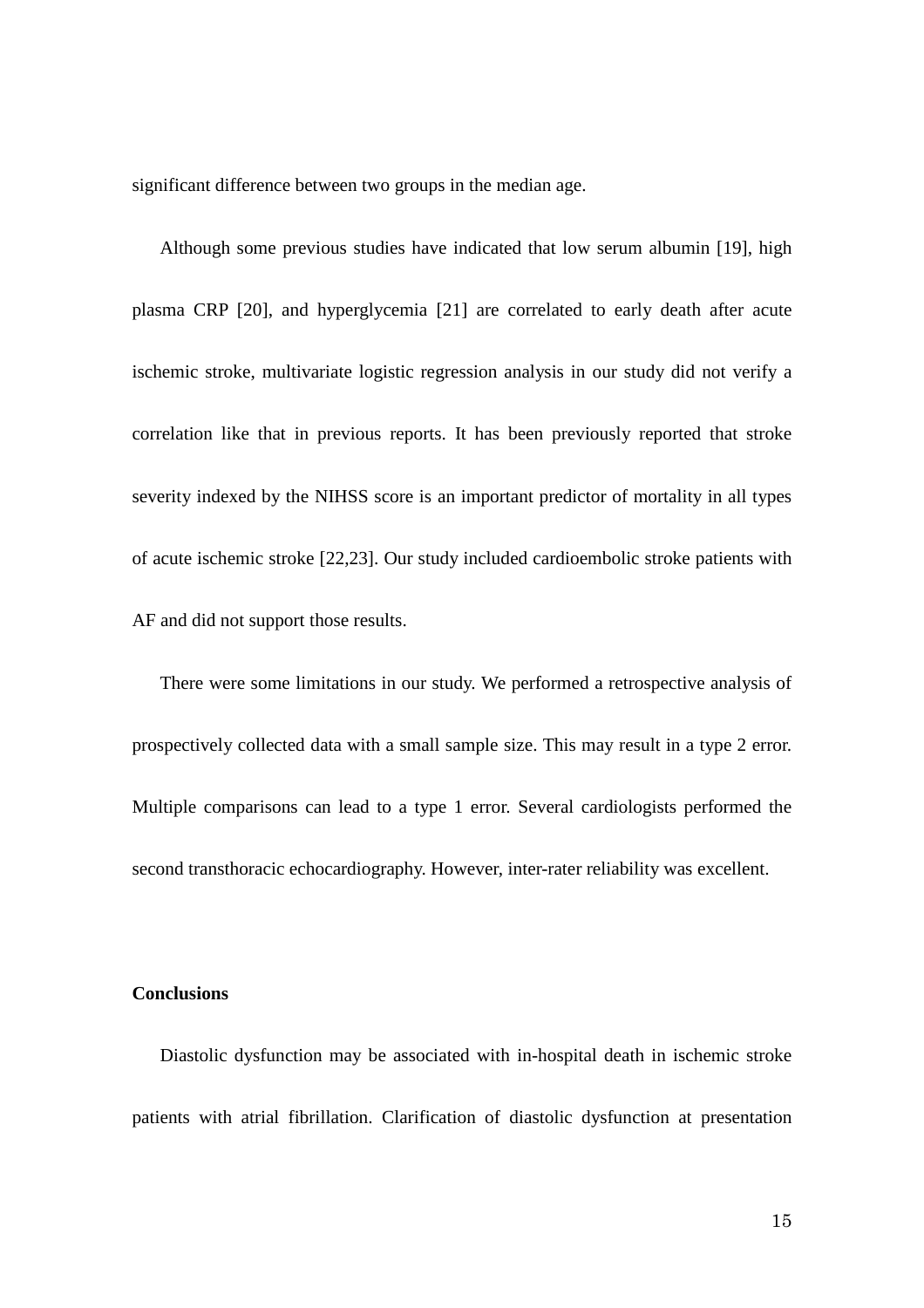might support clinicians in clinical practice. Further study is warranted to improve diagnosis of patients with the worst prognosis in acute ischemic stroke patients with diastolic dysfunction.

# **Acknowledgements**

 The authors would like to thank Dr. Minami and other staff of department of cardiology, and Ms. Sanae Kojima, Noriko Sakaguchi, Ayako Asada, Nozomi Kawanami and Aki Shiraishi, who were medical technologists of the ultrasound suite, for performing multiple examinations of transthoracic echocardiography.

On behalf of all authors, the corresponding author states that there is no conflict of interest.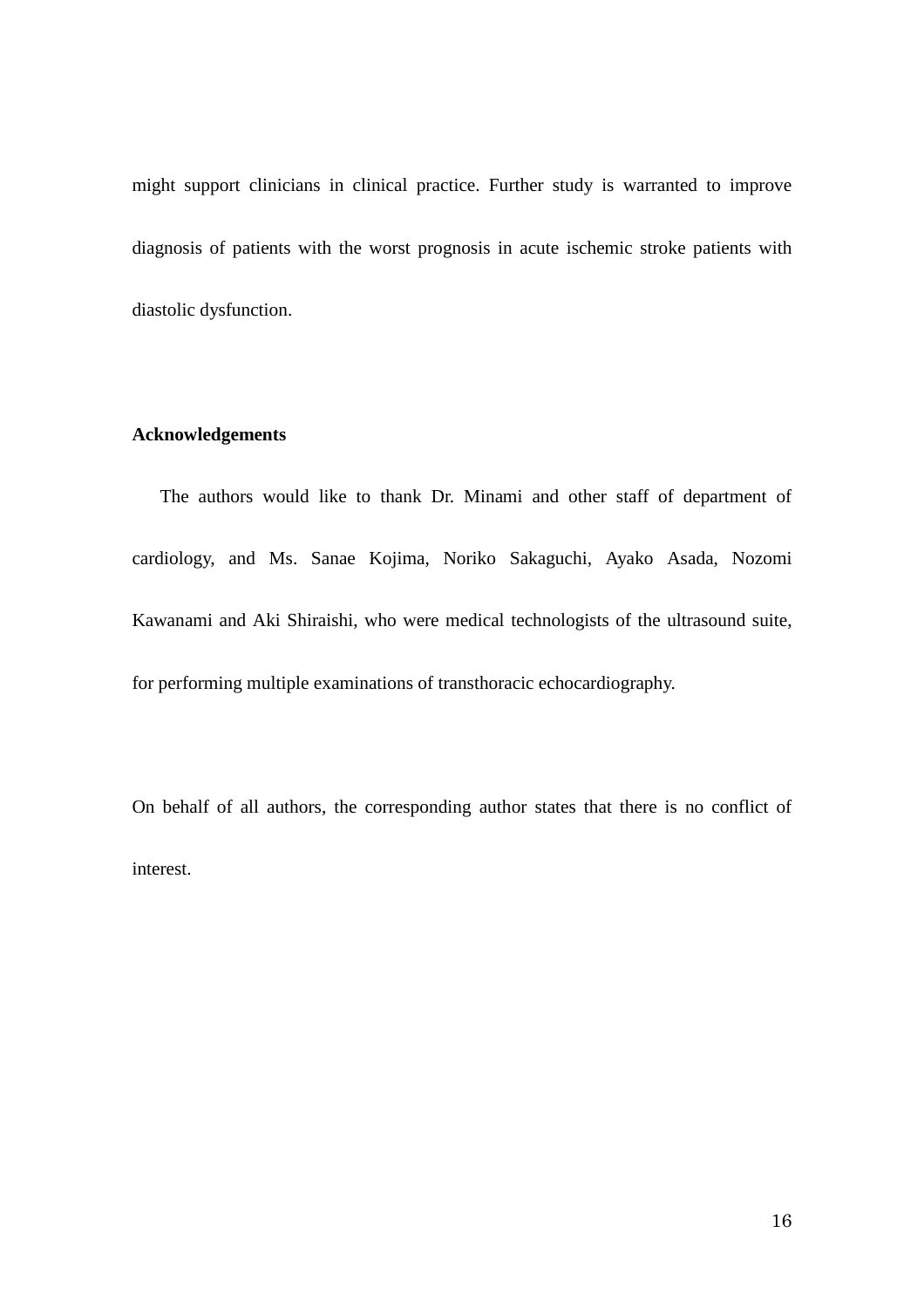- [1] Jørgensen HS, Nakayama H, Reith J, Raaschou HO, Olsen TS. Acute stroke with atrial fibrillation. The Copenhagen Stroke Study. Stroke 1996;27:1765–9.
- [2] Wolf PA, Mitchell JB, Baker CS, Kannel WB, D'Agostino RB. Impact of atrial fibrillation on mortality, stroke, and medical costs. Arch Intern Med 1998;158:229–34.
- [3] Gattellari M, Goumas C, Aitken R, Worthington JM. Outcomes for patients with ischaemic stroke and atrial fibrillation: the PRISM study (A Program of Research Informing Stroke Management). Cerebrovasc Dis 2011;32:370–82.
- [4] Kimura K, Minematsu K, Yamaguchi T. Atrial fibrillation as a predictive factor for severe stroke and early death in 15,831 patients with acute ischaemic stroke. J Neurol Neurosurg Psychiatry 2005;76:679–83.
- [5] Saxena R, Lewis S, Berge E, Sandercock PA, Koudstaal PJ. Risk of early death and recurrent stroke and effect of heparin in 3169 patients with acute ischemic stroke and atrial fibrillation in the International Stroke Trial. Stroke 2001;32:2333–7.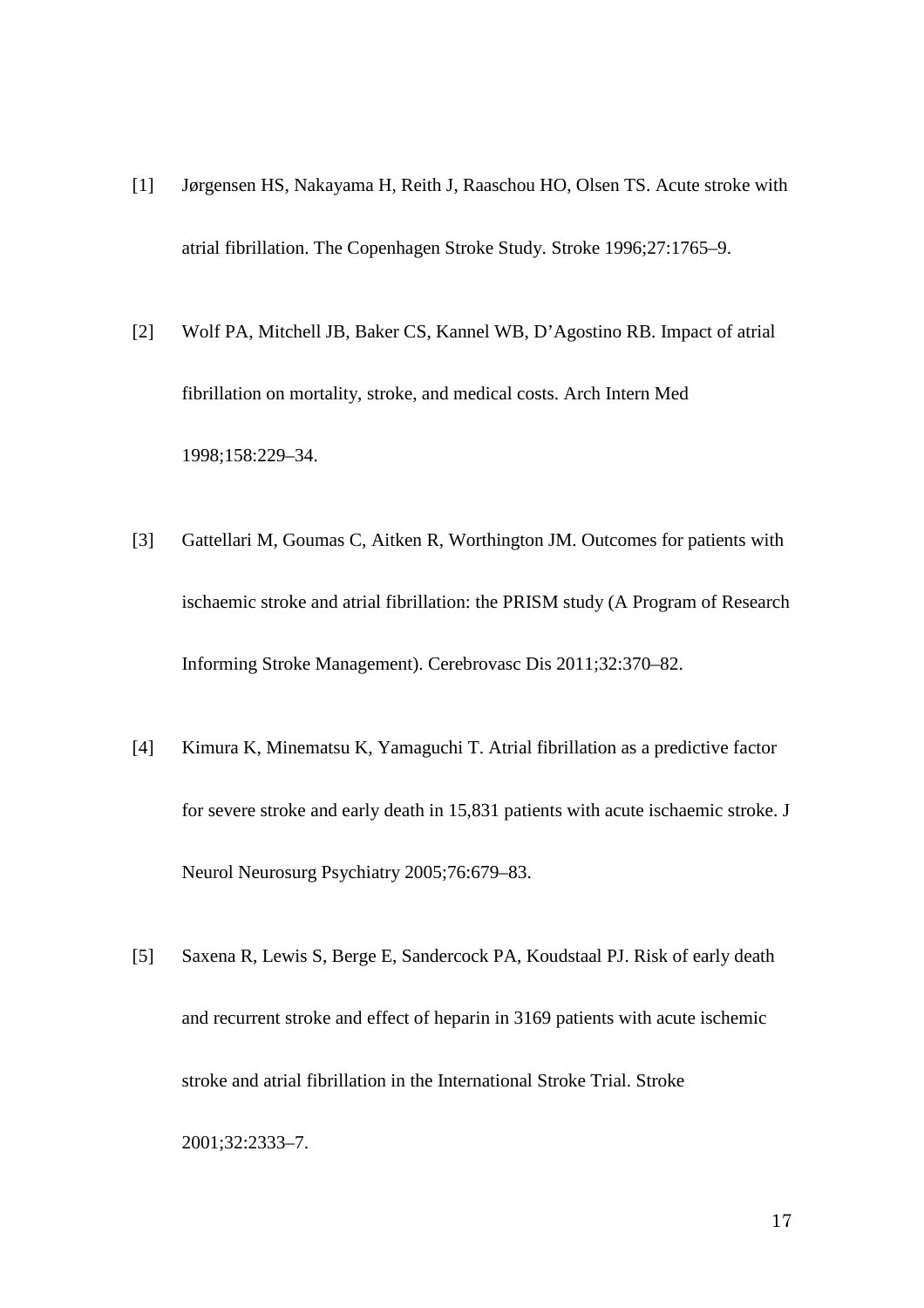- [6] Shibazaki K, Kimura K, Iguchi Y, Aoki J, Sakai K, Kobayashi K. Plasma brain natriuretic peptide predicts death during hospitalization in acute ischaemic stroke and transient ischaemic attack patients with atrial fibrillation. Eur J Neurol 2011;18:165–9.
- [7] Inouye I, Massie B, Loge D, Topic N, Silverstein D, Simpson P, et al. Abnormal left ventricular filling: an early finding in mild to moderate systemic hypertension. Am J Cardiol 1984;53:120–6.
- [8] Fouad FM, Slominski JM, Tarazi RC. Left ventricular diastolic function in hypertension: relation to left ventricular mass and systolic function. J Am Coll Cardiol 1984;3:1500–6.
- [9] Halley CM, Houghtaling PL, Khalil MK, Thomas JD, Jaber WA. Mortality rate in patients with diastolic dysfunction and normal systolic function. Arch Intern Med 2011;171:1082–7.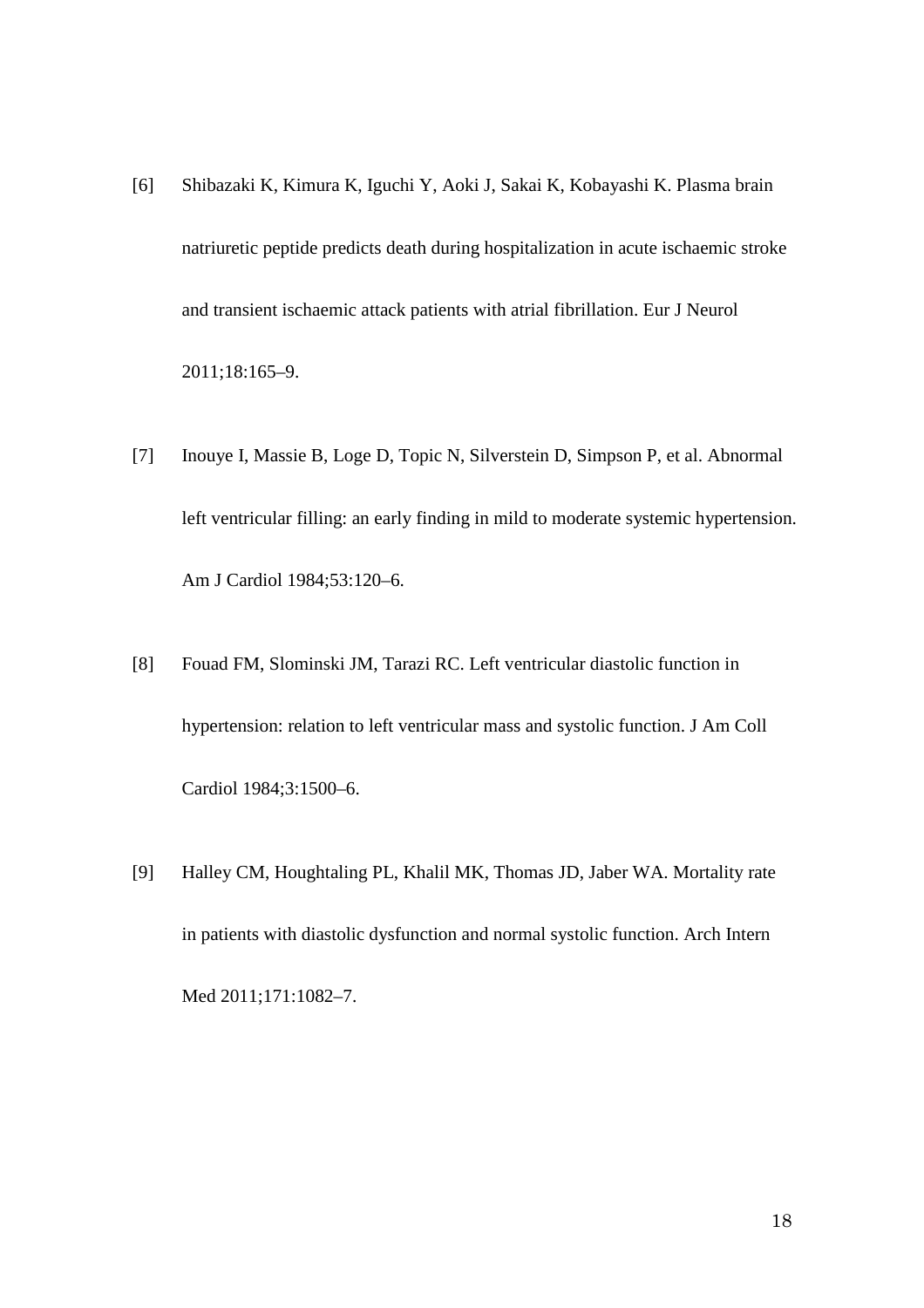- [10] Aljaroudi W, Alraies MC, Halley C, Rodriguez L, Grimm RA, Thomas JD, et al. Impact of progression of diastolic dysfunction on mortality in patients with normal ejection fraction. Circulation 2012;125:782–8.
- [11] Jang S-J, Kim M-S, Park H-J, Han S, Kang D-H, Song J-K, et al. Impact of heart failure with normal ejection fraction on the occurrence of ischaemic stroke in patients with atrial fibrillation. Heart 2013;99:17–21.
- [12] Fiorelli M, Bastianello S, von Kummer R, del Zoppo GJ, Larrue V, Lesaffre E, et al. Hemorrhagic transformation within 36 hours of a cerebral infarct: relationships with early clinical deterioration and 3-month outcome in the European Cooperative Acute Stroke Study I (ECASS I) cohort. Stroke 1999;30:2280–4.
- [13] Okura H, Takada Y, Kubo T, Iwata K, Mizoguchi S, Taguchi H, et al. Tissue Doppler-derived index of left ventricular filling pressure, E/E', predicts survival of patients with non-valvular atrial fibrillation. Heart 2006;92:1248–52.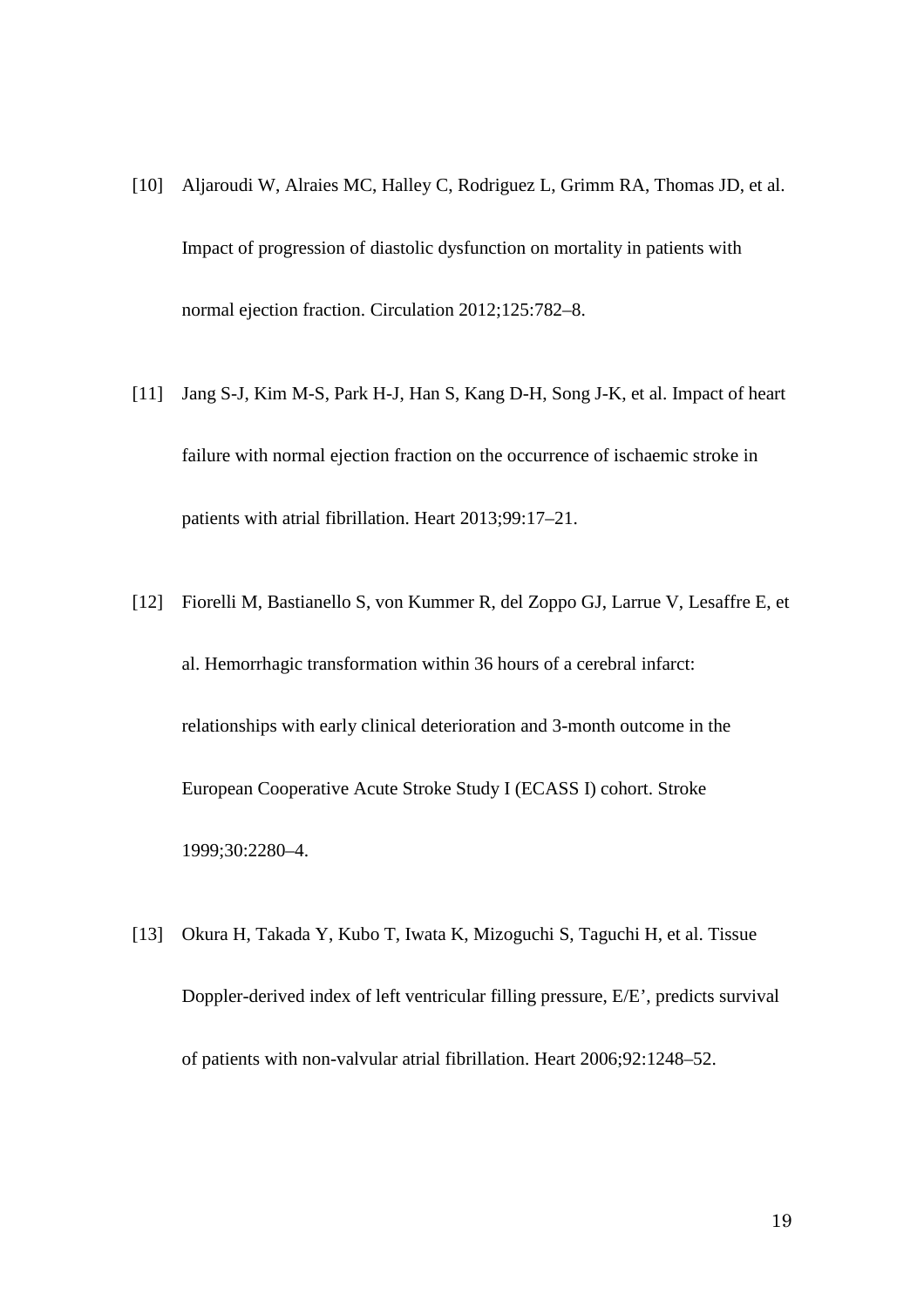- [14] Iwakura K, Okamura A, Koyama Y, Date M, Higuchi Y, Inoue K, et al. Effect of elevated left ventricular diastolic filling pressure on the frequency of left atrial appendage thrombus in patients with nonvalvular atrial fibrillation. Am J Cardiol 2011;107:417–22.
- [15] Palmieri V, Russo C, Palmieri EA, Arezzi E, Pezzullo S, Minichiello S, et al. Isolated left ventricular diastolic dysfunction: implications for exercise left ventricular performance in patients without congestive heart failure. J Am Soc Echocardiogr 2006;19:491–8.
- [16] Divani AA, Vazquez G, Asadollahi M, Qureshi AI, Pullicino P. Nationwide frequency and association of heart failure on stroke outcomes in the United States. J Card Fail 2009;15:11–6.
- [17] Arenillas JF, Rovira A, Molina CA, Grivé E, Montaner J, Alvarez-Sabín J. Prediction of early neurological deterioration using diffusion- and perfusion-weighted imaging in hyperacute middle cerebral artery ischemic stroke. Stroke 2002;33:2197–203.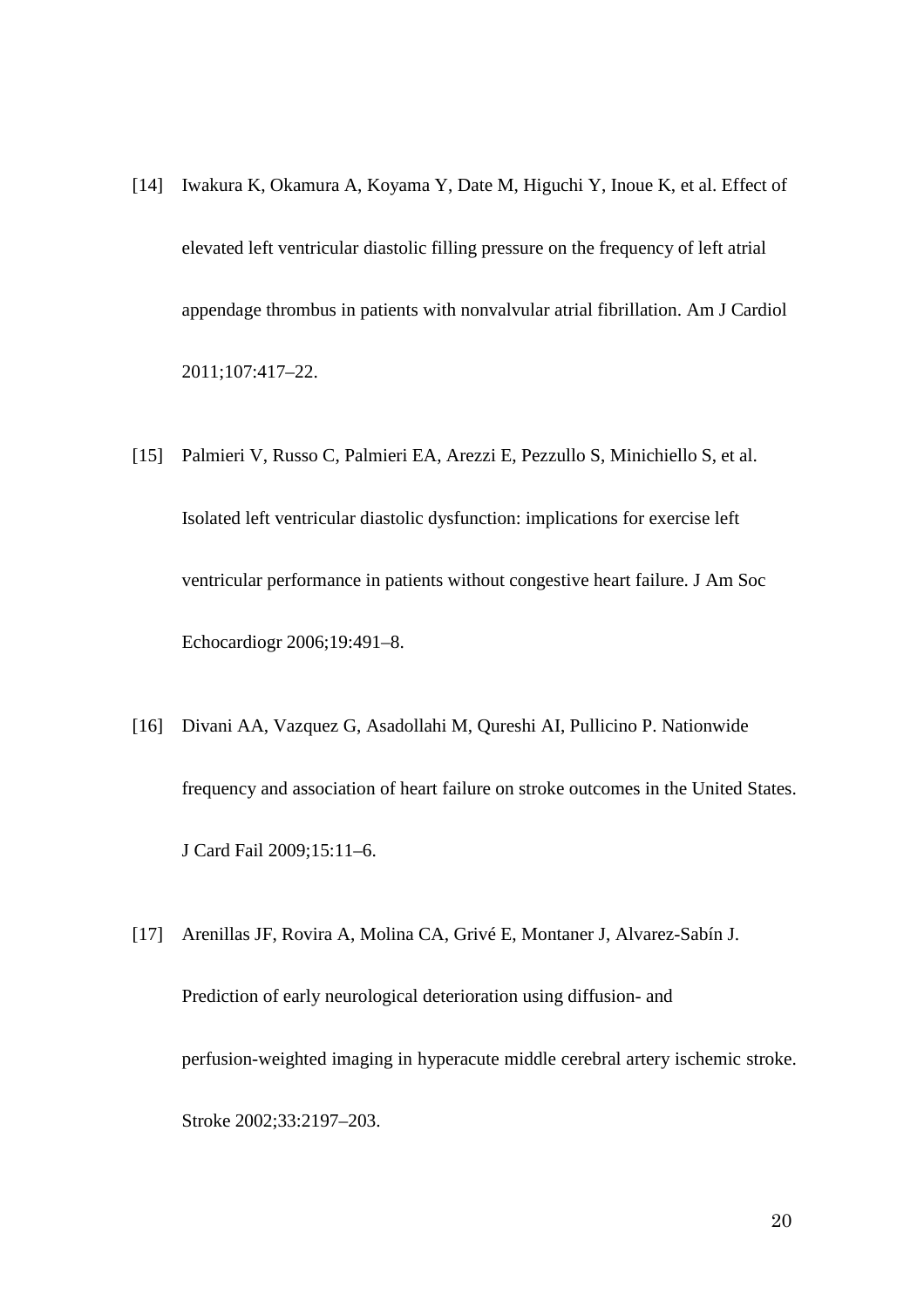- [18] Keyzer JM, Hoffmann JJ, Ringoir L, Nabbe KC, Widdershoven JW, Pop VJ. Age- and gender-specific brain natriuretic peptide (BNP) reference ranges in primary care. Clin Chem Lab Med 2014.
- [19] Idicula TT, Waje-Andreassen U, Brogger J, Naess H, Thomassen L. Serum albumin in ischemic stroke patients: the higher the better. The Bergen Stroke Study. Cerebrovasc Dis 2009;28:13–7.
- [20] Rallidis LS, Vikelis M, Panagiotakos DB, Liakos GK, Krania E, Kremastinos DT. Usefulness of inflammatory and haemostatic markers to predict short-term risk for death in middle-aged ischaemic stroke patients. Acta Neurol Scand 2008;117:415–20.
- [21] Nardi K, Milia P, Eusebi P, Paciaroni M, Caso V, Agnelli G. Predictive value of admission blood glucose level on short-term mortality in acute cerebral ischemia. J Diabetes Complications n.d.;26:70–6.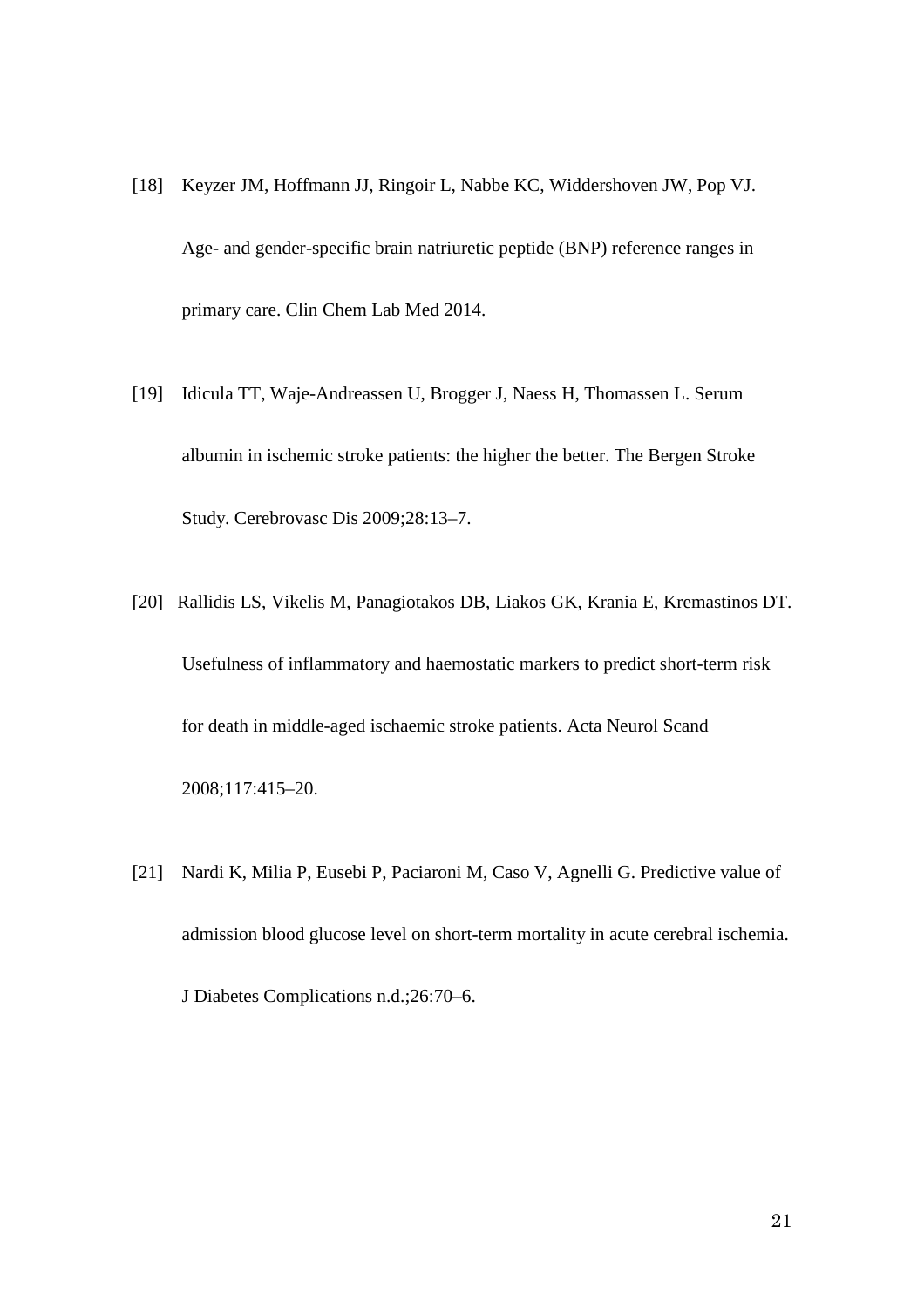- [22] Smith EE, Shobha N, Dai D, Olson DM, Reeves MJ, Saver JL, et al. Risk score for in-hospital ischemic stroke mortality derived and validated within the Get With the Guidelines-Stroke Program. Circulation 2010;122:1496–504.
- [23] Fonarow GC, Pan W, Saver JL, Smith EE, Reeves MJ, Broderick JP, et al. Comparison of 30-day mortality models for profiling hospital performance in acute ischemic stroke with vs without adjustment for stroke severity. JAMA

2012;308:257–64.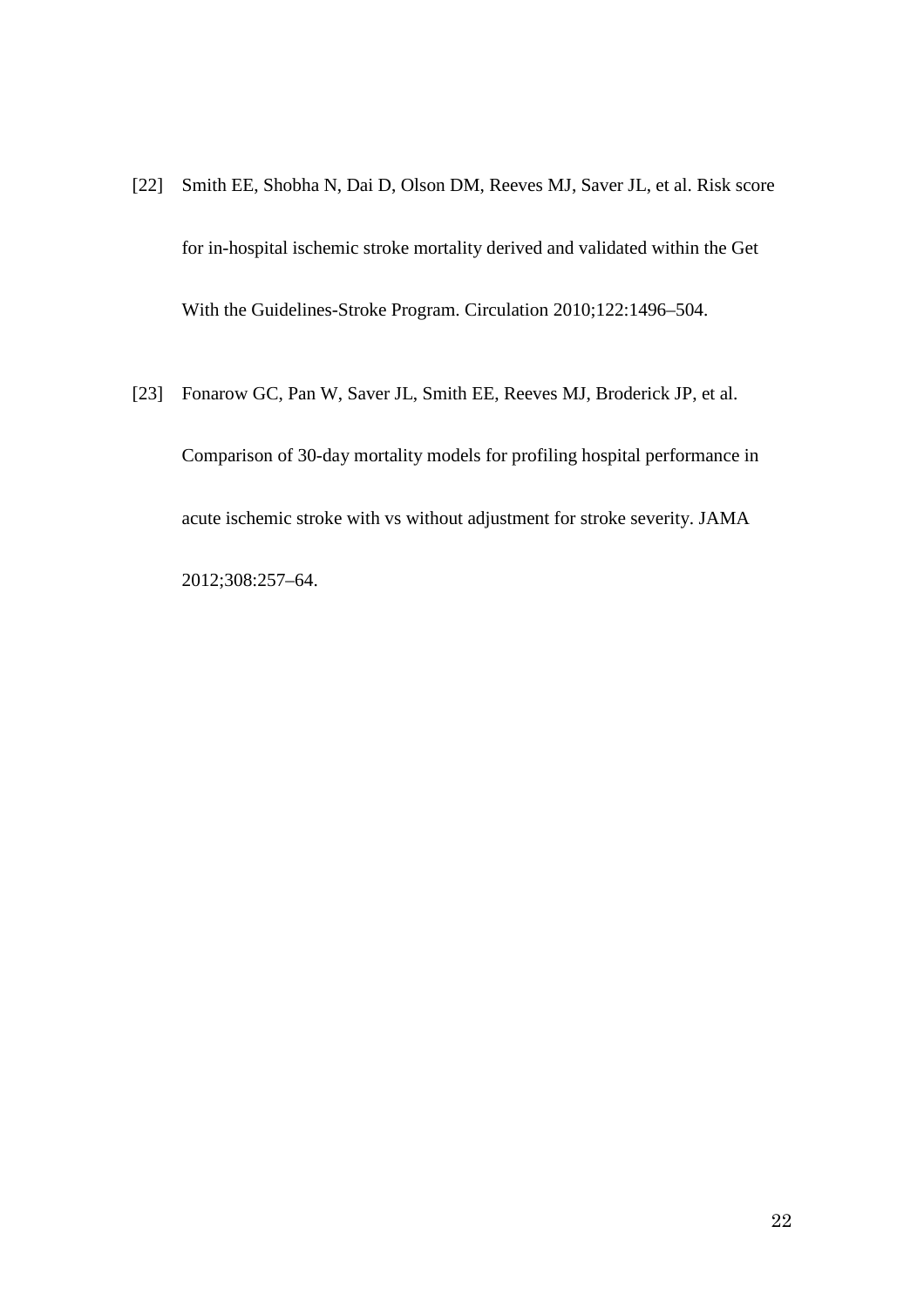|                        |              | Deceased group |           | Survival group |           |                |
|------------------------|--------------|----------------|-----------|----------------|-----------|----------------|
|                        |              | $n = 30$       |           | $n = 236$      |           | p value        |
| Age, y                 | median (IQR) | 80             | $(75-85)$ | 79             | $(69-86)$ | $0.319*$       |
| Gender                 | (M/F)        | 13/17          |           | 132/104        |           | $0.243\dagger$ |
| Past medical history   | $n$ (%)      |                |           |                |           |                |
| Ischemic stroke        |              | $\overline{7}$ | (23)      | 55             | (24)      | $1.000\dagger$ |
| Ischemic heart disease |              | $\mathfrak{S}$ | (18)      | 29             | (12)      | $0.380\dagger$ |
| Renal dialysis         |              | $\mathbf{1}$   | (4)       | $\mathfrak{Z}$ | (1)       | $0.363\dagger$ |
| Vascular risk factors  | $n$ (%)      |                |           |                |           |                |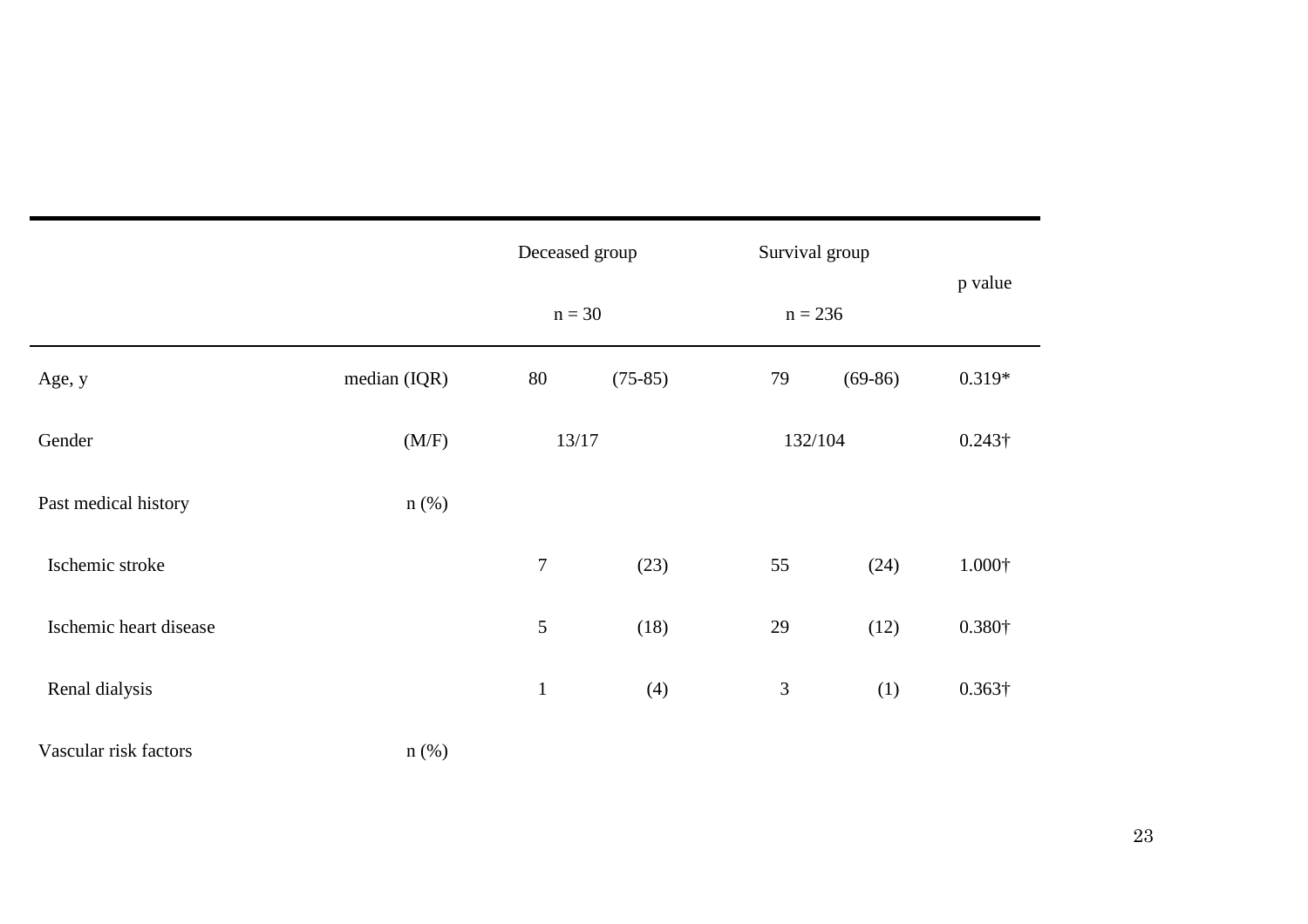| Hypertension                      |                | 23               | (77)       | 187 | (80)       | $0.637\dagger$ |
|-----------------------------------|----------------|------------------|------------|-----|------------|----------------|
| Diabetes mellitus                 |                | $8\,$            | (27)       | 52  | (22)       | $0.643\dagger$ |
| Dyslipidemia                      |                | 7                | (23)       | 53  | (23)       | $1.000\dagger$ |
| Smoking                           |                | 3                | (10)       | 54  | (23)       | $0.152\dagger$ |
| Medication before admission       | $n$ (%)        |                  |            |     |            |                |
| Antiplatelet agent                |                | 13               | (45)       | 68  | (29)       | $0.090\dagger$ |
| Anticoagulant agent               |                | $\boldsymbol{9}$ | (32)       | 71  | (30)       | $0.831\dagger$ |
| Dependence before admission       |                | 5                | (17)       | 30  | (13)       | $0.566\dagger$ |
| Time from onset to admission, min | median $(IQR)$ | 106              | $(60-165)$ | 145 | $(79-458)$ | $0.024*$       |
| <b>Initial NIHSS score</b>        | median (IQR)   | 20               | $(18-23)$  | 10  | $(4-18)$   | $< 0.001*$     |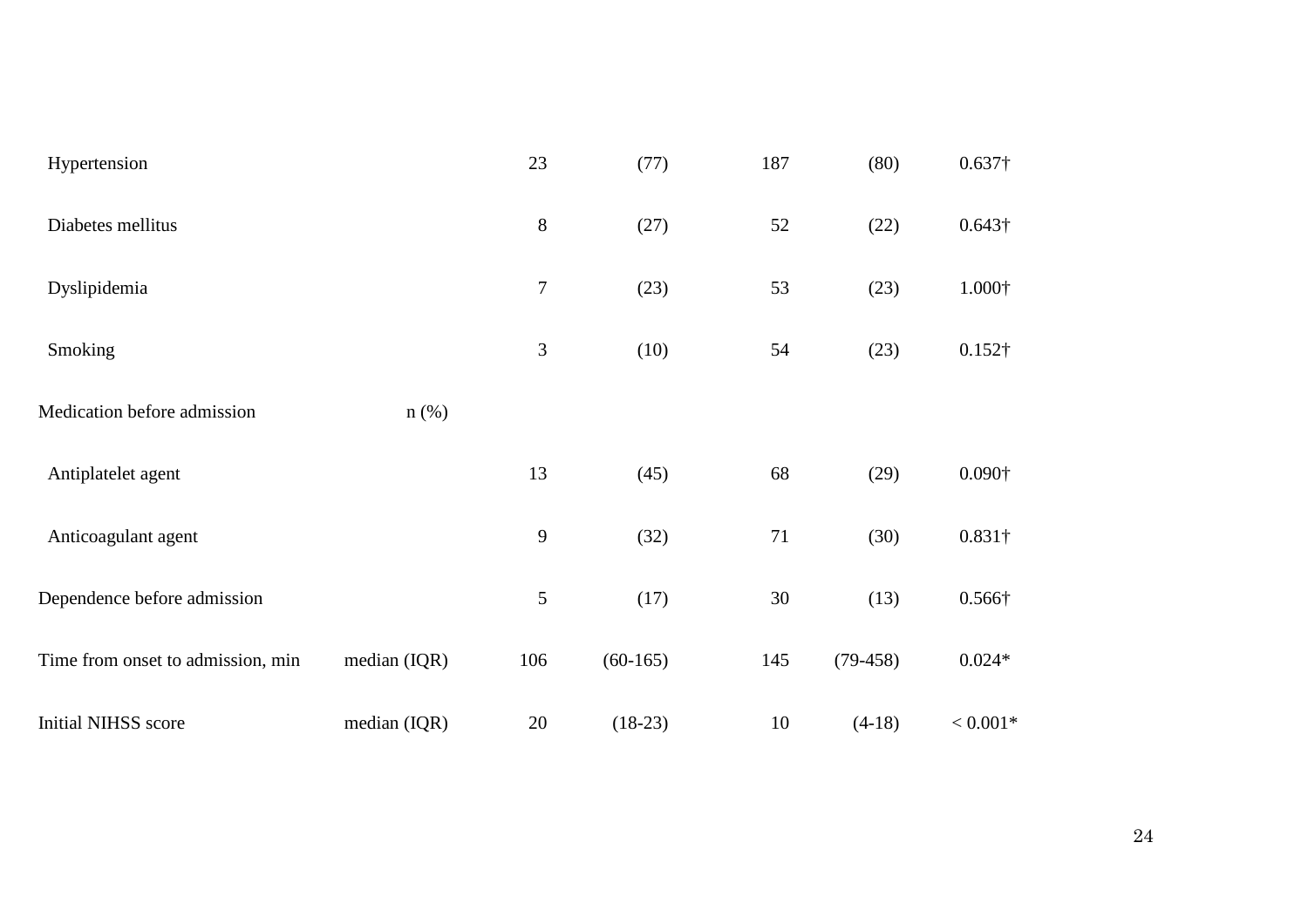# Laboratory findings median (IQR)

| median (IQR) |  |
|--------------|--|
|--------------|--|

| BNP, pg/mL                | 246  | $(135-395)$     | 237  | $(138-395)$     | $0.837*$ |
|---------------------------|------|-----------------|------|-----------------|----------|
| D-dimer, $\mu$ g/mL       | 3.3  | $(1.1 - 7.0)$   | 1.8  | $(0.9-3.6)$     | $0.008*$ |
| PT-INR                    | 1.05 | $(0.98-1.18)$   | 1.06 | $(1.00-1.18)$   | $0.656*$ |
| Glucose, mg/dL            | 156  | $(109-188)$     | 124  | $(108-154)$     | $0.053*$ |
| Total cholesterol, mg/dL  | 168  | $(151-199)$     | 171  | $(153-198)$     | $0.684*$ |
| C-reactive protein, mg/dL | 0.18 | $(0.04 - 0.80)$ | 0.19 | $(0.07 - 0.75)$ | $0.150*$ |
| Albumin, mg/dL            | 3.8  | $(3.4-4.0)$     | 3.8  | $(3.5-4.0)$     | $0.935*$ |
| Creatinine, mg/dL         | 1.00 | $(0.82 - 1.32)$ | 0.86 | $(0.71 - 1.07)$ | $0.022*$ |

Location of vessel occlusion n (%)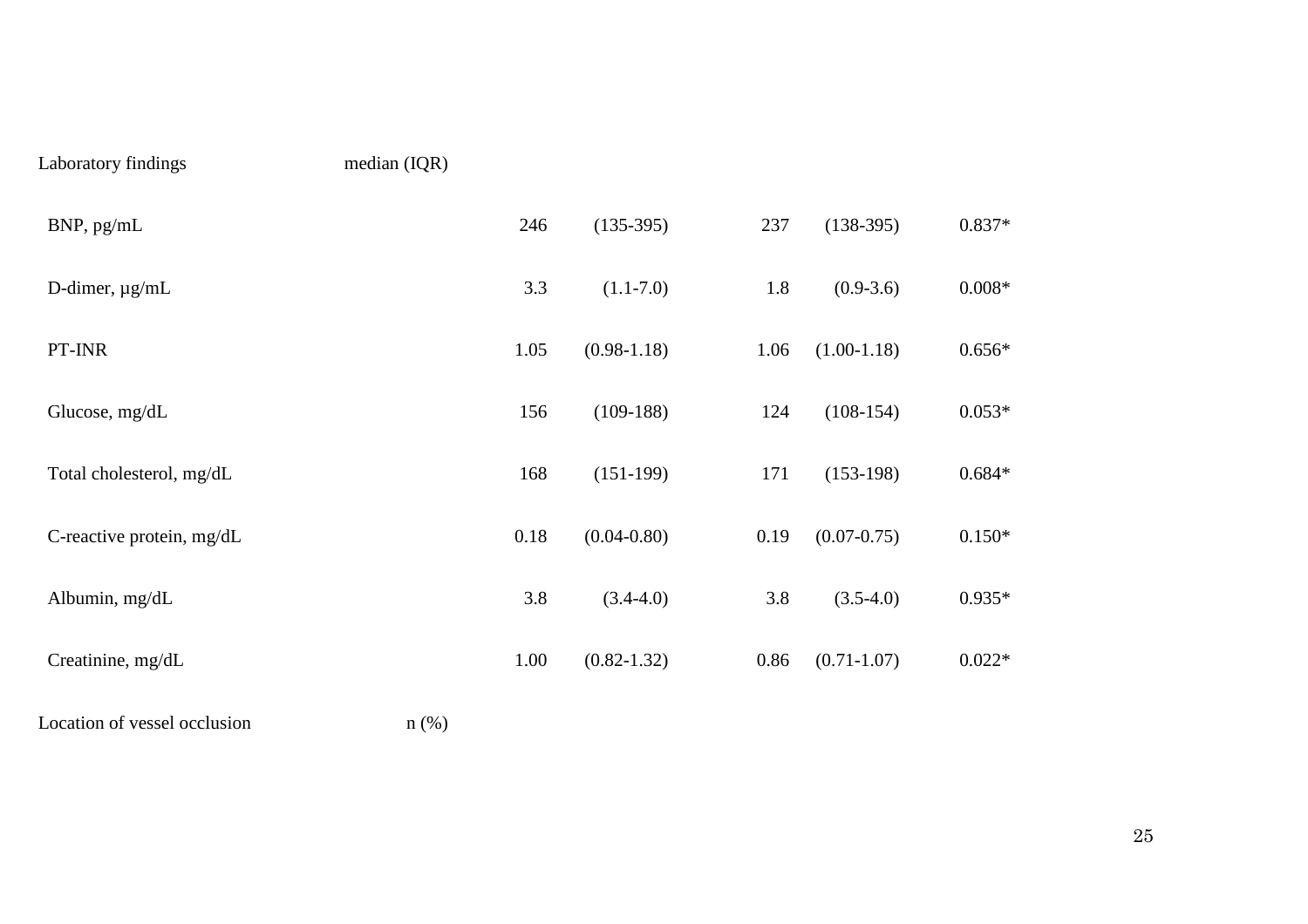| ICA occlusion       |                | 16/26  | (62)       | 28/218           | (13)     | $< 0.001\dagger$ |
|---------------------|----------------|--------|------------|------------------|----------|------------------|
| MCA M1 occlusion    |                | $3/26$ | (12)       | 36/218           | (17)     | $0.777\dagger$   |
| MCA M2 occlusion    |                | 2/26   | (8)        | 62/218           | (28)     | $0.031\dagger$   |
| PCA occlusion       |                | 0/26   | (0)        | 17/218           | (8)      | 0.229†           |
| <b>BA</b> occlusion |                | 2/26   | (8)        | 6/218            | (3)      | $0.205\dagger$   |
| VA occlusion        |                | 0/26   | (0)        | 4/218            | (2)      | $1.000\dagger$   |
| No occlusion        |                | 2/26   | (8)        | 63/218           | (29)     | $0.019\dagger$   |
| DWI ischemic lesion |                |        |            |                  |          |                  |
| volume, ml          | median $(IQR)$ | 107    | $(59-237)$ | $\,8\,$          | $(1-31)$ | $< 0.001*$       |
| PH type 2           | $n$ (%)        | 9      | (30)       | $\boldsymbol{7}$ | (3)      | $< 0.001\dagger$ |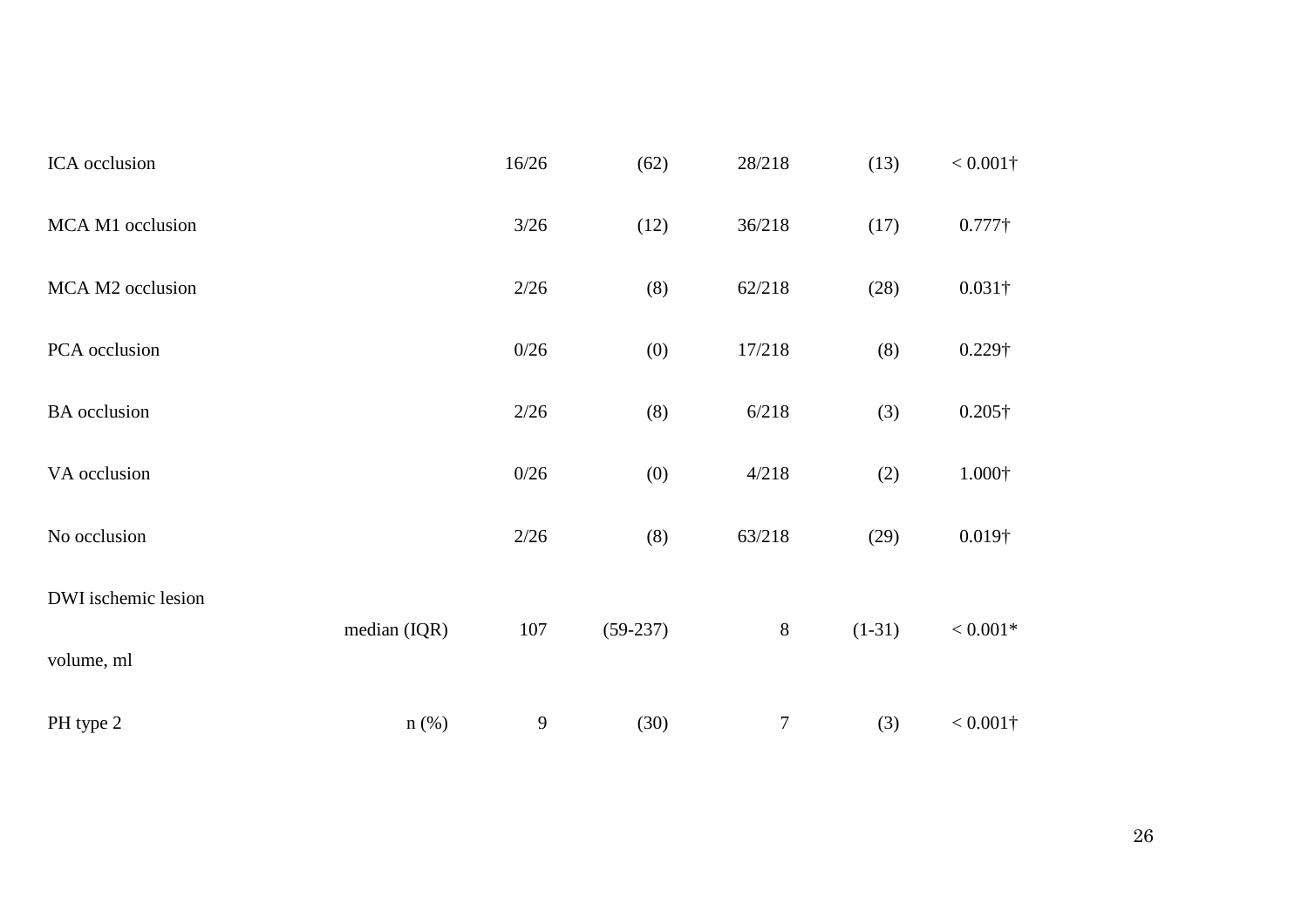Transthoracic echocardiography

| Left atrial diameter, mm | median $(IQR)$ | 42             | $(35-47)$ | 42 | $(37-47)$ | $0.610*$       |
|--------------------------|----------------|----------------|-----------|----|-----------|----------------|
| <b>EF&lt;40%</b>         | $n$ (%)        | $\overline{4}$ | (17)      | 18 | (7)       | $0.109\dagger$ |
| E/e                      | median (IQR)   | 23             | $(20-29)$ | 14 | $(11-18)$ | $0.001*$       |
| Acute stroke treatment   | $n$ (%)        |                |           |    |           |                |
| <b>IV</b> tPA            |                | $\tau$         | (23)      | 47 | (20)      | $0.635\dagger$ |
| Endovascular therapy     |                | 5              | (17)      | 16 | (7)       | $0.071\dagger$ |

**Table 1. Comparisons between Groups (Deceased Versus Survival)**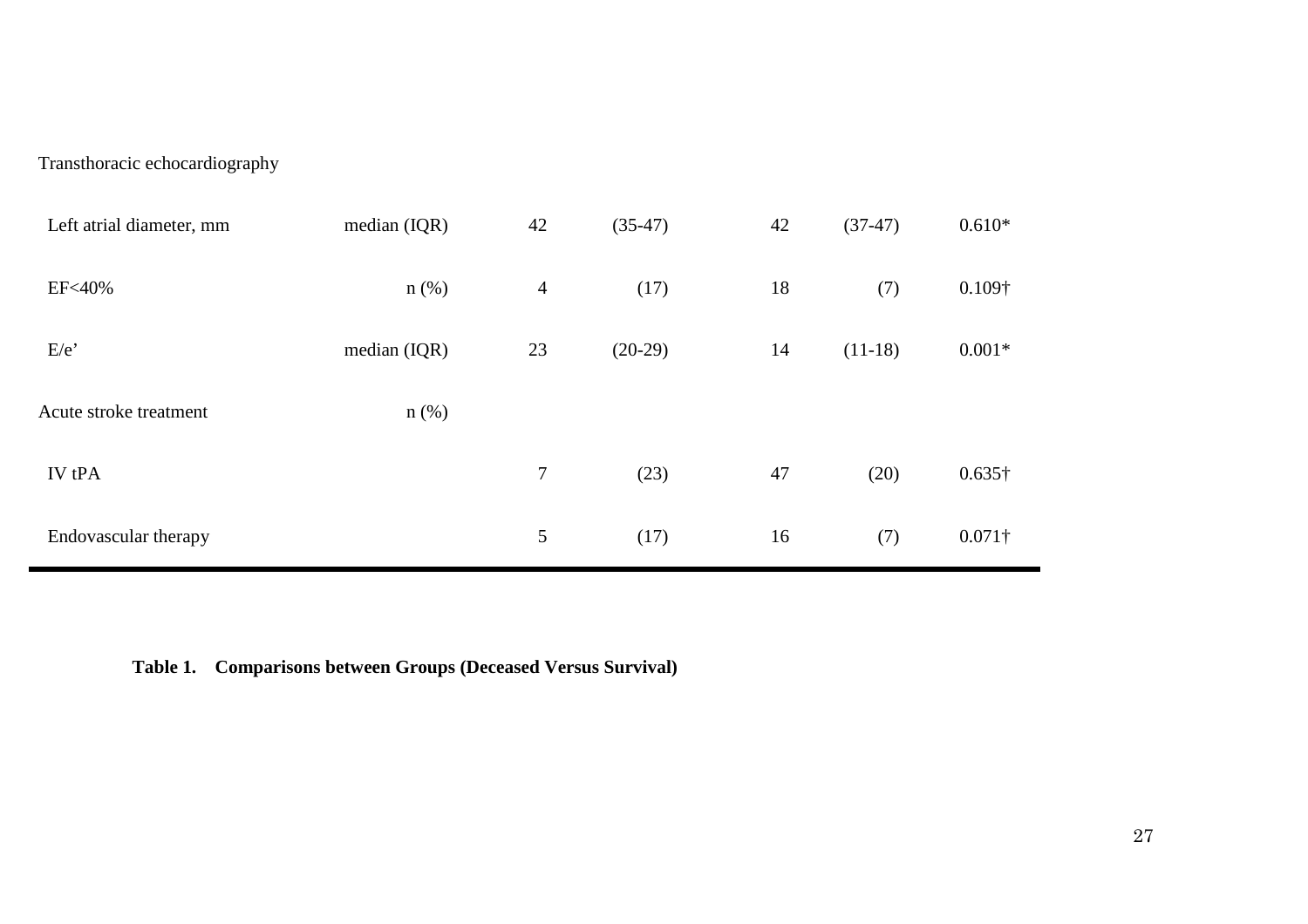IQR indicates interquartile range; NIHSS, National Institutes of Health Stroke Scale; BNP, brain natriuretic peptide; PT-INR,

prothrombin time-international normalized ratio; ICA, internal carotid artery; MCA, middle cerebral artery; PCA, posterior cerebral

artery; BA, basilar artery; VA, vertebral artery; DWI, diffusion-weighted imaging; PH, parenchymal hematoma; EF, ejection fraction;

and tPA, tissue-type plasminogen activator.

\*Mann-Whitney U test.

†Fisher's exact test.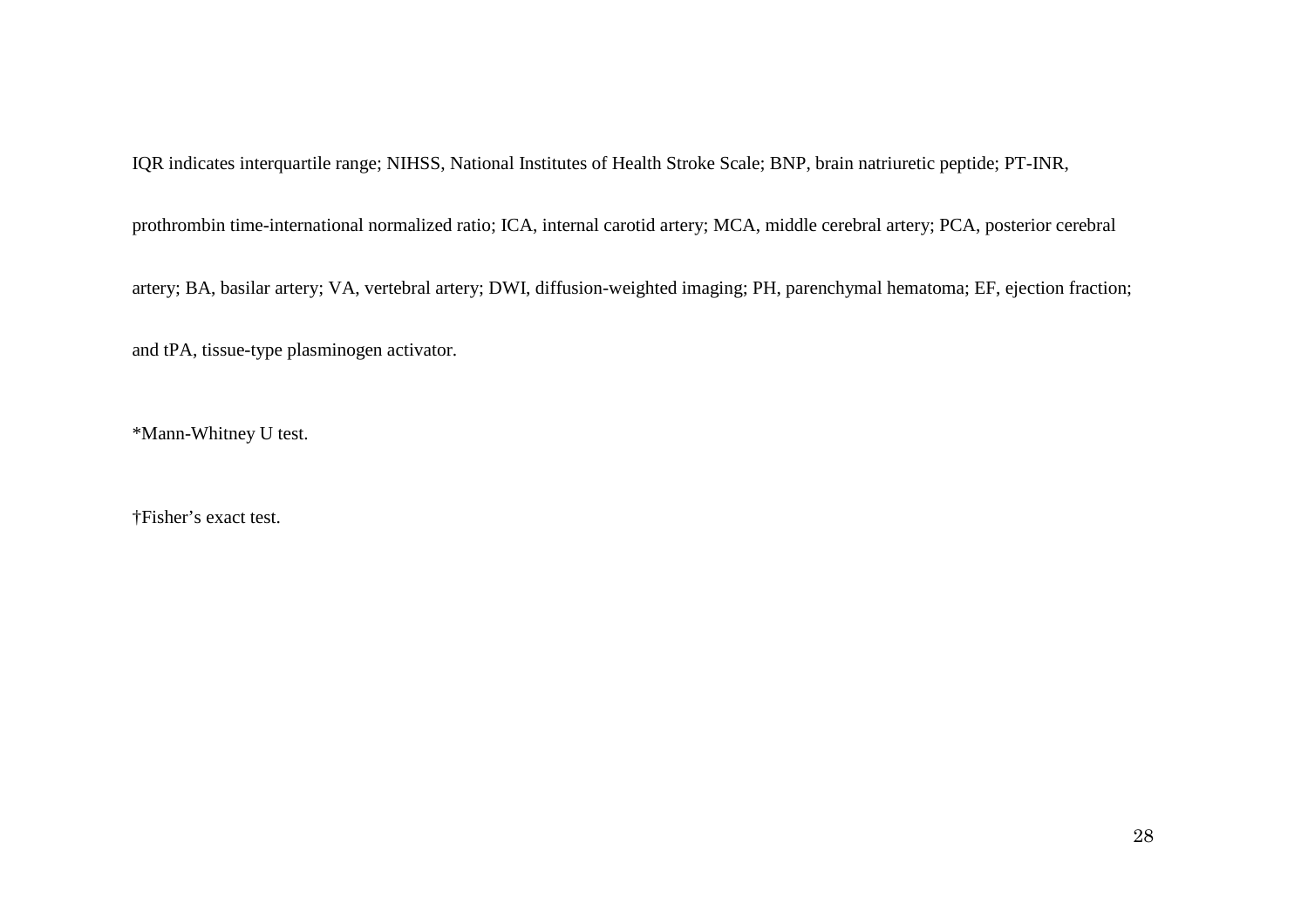|                | p value | odds ratio | 95% confidence interval |  |        |
|----------------|---------|------------|-------------------------|--|--------|
| ICA occlusion, | 0.088   | 4.695      | 0.792                   |  | 27.820 |
| NIHSS score,   | 0.094   | 1.139      | 0.978                   |  | 1.328  |
| BNP, pg/mL     | 0.138   | 0.994      | 0.987                   |  | 1.002  |
| $E/e'$ ratio,  | 0.021   | 1.181      | 1.025                   |  | 1.361  |

# **Table 2. Predictors of In-Hospital Death: Multivariate Logistic Regression Analysis**

ICA indicates internal carotid artery; NIHSS, National Institutes of Health Stroke Scale; BNP, brain natriuretic peptide.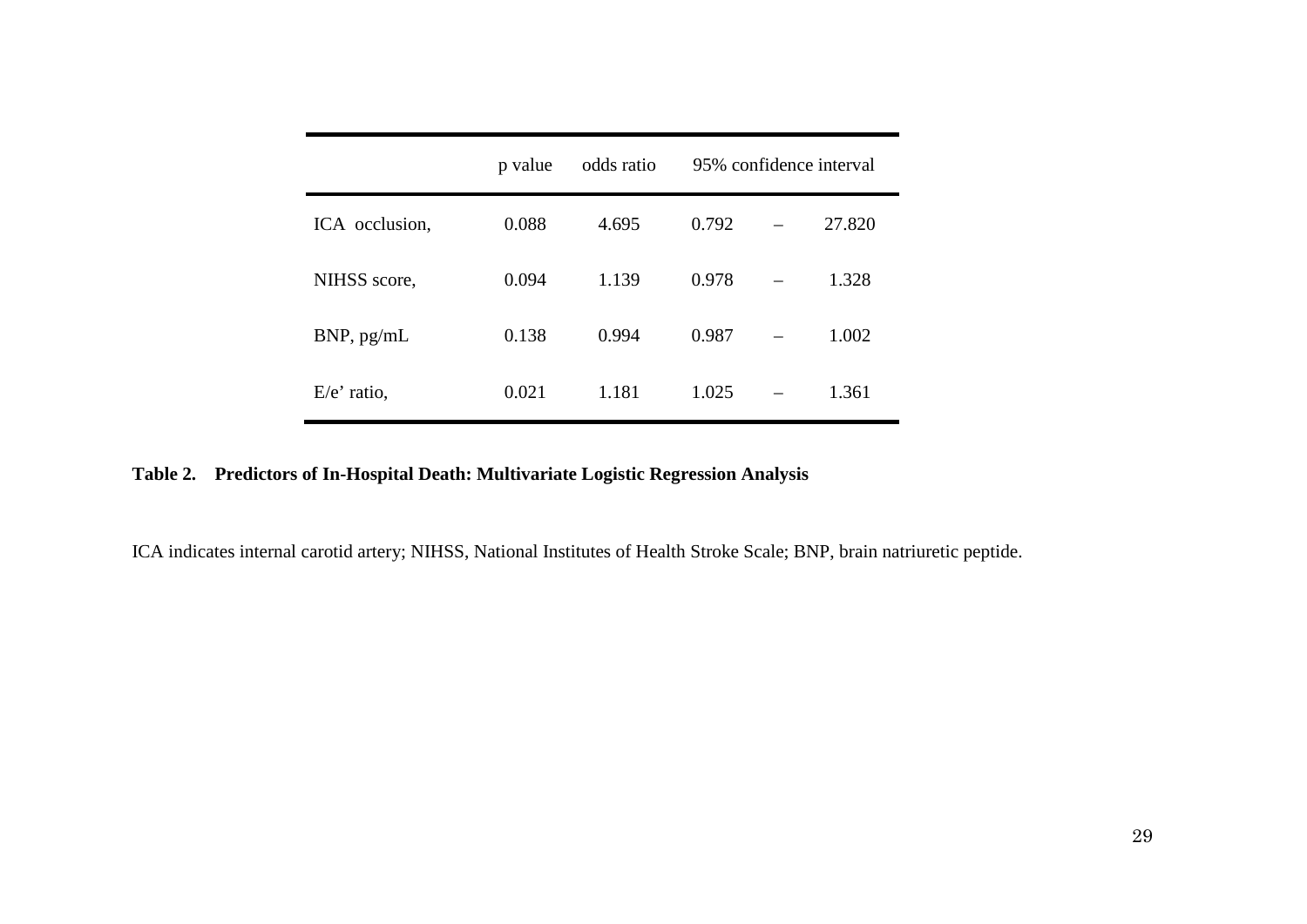# Figure

An optimal threshold value of E/e' for predicting in-hospital death was 20. The

sensitivity and specificity were 75% and 83%, respectively